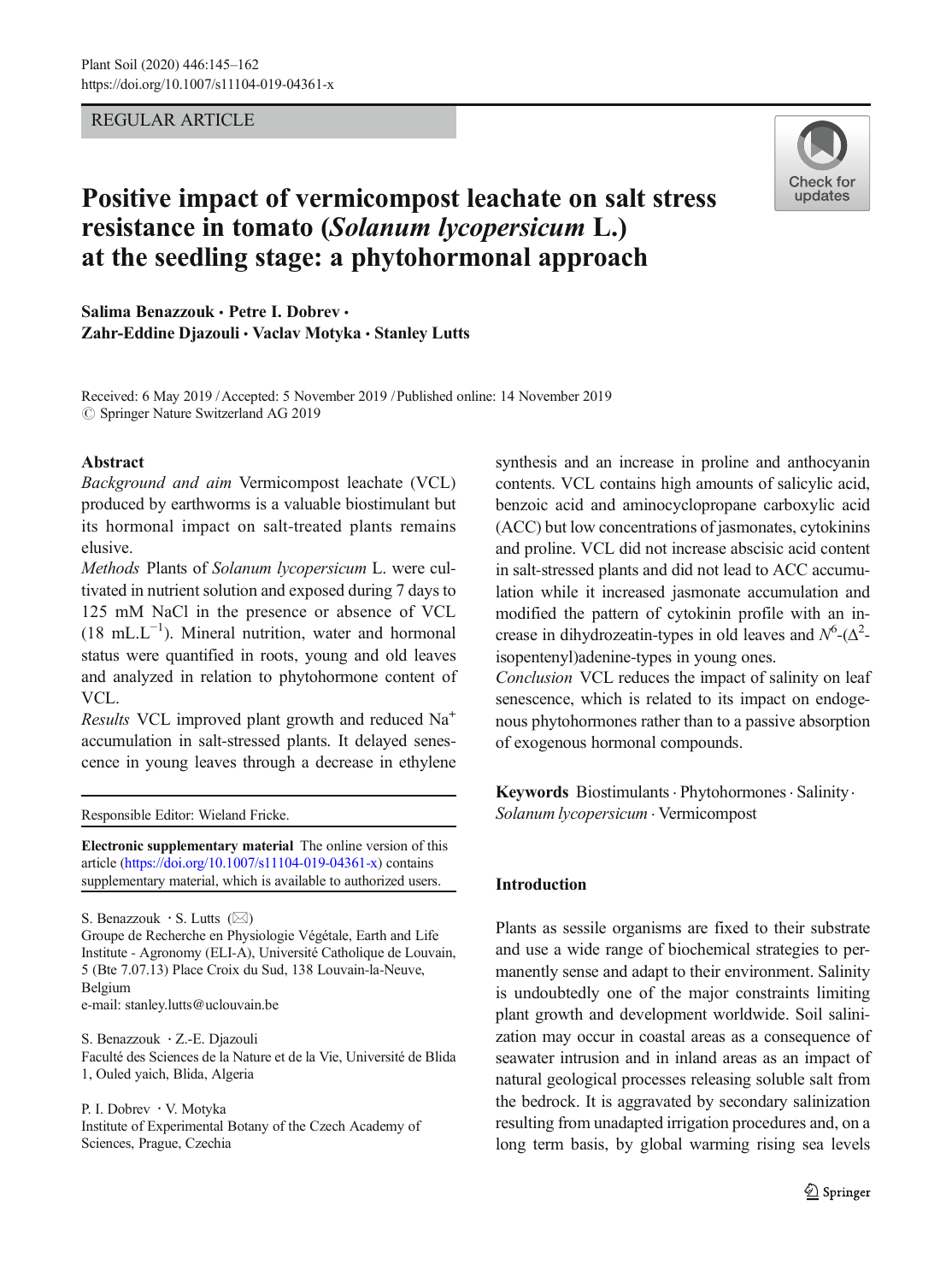(Bui [2013;](#page-15-0) Wassman et al. [2004](#page-17-0)). Salinity induces osmotic and ionic constraints on plants and drastically reduces yield in cultivated species. In most crops, however, an intraspecific variability exists in terms of salinity resistance and some cultivars appear to be more resistant to NaCl than others (Fita et al. [2015](#page-16-0)).

Beside their important functions in the regulation of all steps of plant growth and development, phytohormones also play crucial roles in environment sensing, signal transduction and elicitation of plant responses to environmental constraints (Ciura and Kruk [2018\)](#page-15-0). Tomato (Solanum lycopersicum L.) is one of the most important crops in the world and its culture is expending in relation to its high nutritive value and economical interest. It is considered as a glycophyte plant species but a comparison between cultivars exhibiting contrasting levels of resistance to salinity revealed that the phytohormonal status of the plant plays a critical role in its adaptation to high external NaCl doses (Manaa et al. [2014](#page-16-0); Ghanem et al. [2008](#page-16-0), [2011\)](#page-16-0). This conclusion also results from the study of recombinant inbred lines issued from crosses between the cultivated glycophyte S. lycopersicum and closely-related wild halophyte species (Albacete et al. [2009\)](#page-15-0). Gharbi et al. [\(2017\)](#page-16-0) recently compared the hormonal profile of Solanum lycopersicum and the halophyte Solanum chilense which is able to cope with extremely high doses of NaCl and clearly showed contrasting status between the two species, especially regarding ethylene, polyamines, salicylic acid (SA) and abscisic acid (ABA) (Gharbi et al. [2016](#page-16-0), [2017](#page-16-0), [2018\)](#page-16-0). The specific hormonal status of the halophyte species allowed it to respond very rapidly and in appropriate organs to detrimental doses of NaCl while the cultivated glycophyte reacted latter. Exogenous application of phytohormones such as SA (Mimouni et al. [2016](#page-16-0)), ABA (Gurmani et al. [2013\)](#page-16-0), cytokinins (CKs; Wu et al. [2014\)](#page-17-0) or gibberellins (GAs; Khan et al. [2010\)](#page-16-0) were also shown to improve salinity resistance in various plant species.

The phytohormonal status may be an interesting target for improving salinity resistance in tomato. A breeding approach may help to achieve this goal on a long term basis but constitutes a complex and expensive task. An alternative would be to directly act on the phytohormonal status of the plant through exogenous application of plant growth regulators (PGRs; Rady and Mohamed [2015\)](#page-16-0). Chemical synthesis of PGRs is rather expensive and application of synthetic compounds does not appear as an ecofriendly strategy. Biostimulants constitute an attracting alternative and include diverse categories of products such as seaweed extracts, protein hydrolysate or humic acids (Alam et al. [2013](#page-15-0); Calvo et al. [2014](#page-15-0); du Jardin [2015](#page-16-0)). Vermicompost is obtained through digestion of organic wastes by red earthworms Eisenia fetida. This cheap process allowing biomass recycling produces a solid fraction (vermicompost sensu stricto) and a liquid fraction (vermicompost leachate; VCL). The increasing use of vermicompost products is due to their numerous beneficial effects on plant growth promotion and development (Singh et al. [2008;](#page-17-0) Hernandez et al. [2015](#page-16-0); Rupani et al. [2018;](#page-17-0) Zarei et al. [2018](#page-17-0)), improvement of soil properties (Yang et al. [2015](#page-17-0)) and alleviation of nutrient deficiencies and abiotic stresses (Aremu et al. [2014](#page-15-0); Chinsamy et al. [2013,](#page-15-0) [2014](#page-15-0); Zhang et al. [2019](#page-17-0)).

Benazzouk et al. [\(2018](#page-15-0)) recently demonstrated that VCL application on salt-treated tomato plants helps to maintain their net photosynthesis, to limit  $Na<sup>+</sup>$  translocation from the root to the shoot, and to improve osmotic adjustment mainly through proline synthesis. The involvement of phytohormones on the recorded improvement still remains an open question. VCL contains various nutrients (N, P, K<sup>+</sup>, Ca<sup>2+</sup>, Mg<sup>2+</sup>), humic acids and antioxidant compounds which may contribute to salt resistance. Canellas et al. [\(2002\)](#page-15-0) and Trevisan et al. [\(2010\)](#page-17-0) showed that humic substances such as those present in VCL may have an "auxin-like" effect and induce the expression of early auxin-responsive gene. According to Pizzeghello et al. [\(2013\)](#page-16-0), CK-like activity could also be detected in humic substances produced by earthworms. Some recent studies also provided evidences that vermicompost and VCL contain substantial amounts of auxin, CKs, ABA and GAs (Aremu et al. [2015](#page-15-0); Zhang et al. [2014](#page-17-0), [2015](#page-17-0)).

Exogenously applied PGRs may be absorbed by the plants but may also have an impact on the endogenous phytohormone synthesis. Salinity may influence exogenous PGRs absorption and translocation, endogenous phytohormones synthesis, but also the impact of exogenous PGRs on internal hormonal synthesis. Since salinity is commonly considered to induce precocious senescence in plant tissues (Lutts et al. [1996](#page-16-0); Ghanem et al. [2008](#page-16-0)), one may expect that VCL impact on phytohormonal status could be different in old and young leaves of salt-treated plants. A comprehensive approach aiming to understand the hormonal basis of VCL on salt-resistance improvement requires to quantify both the external and the internal concentrations of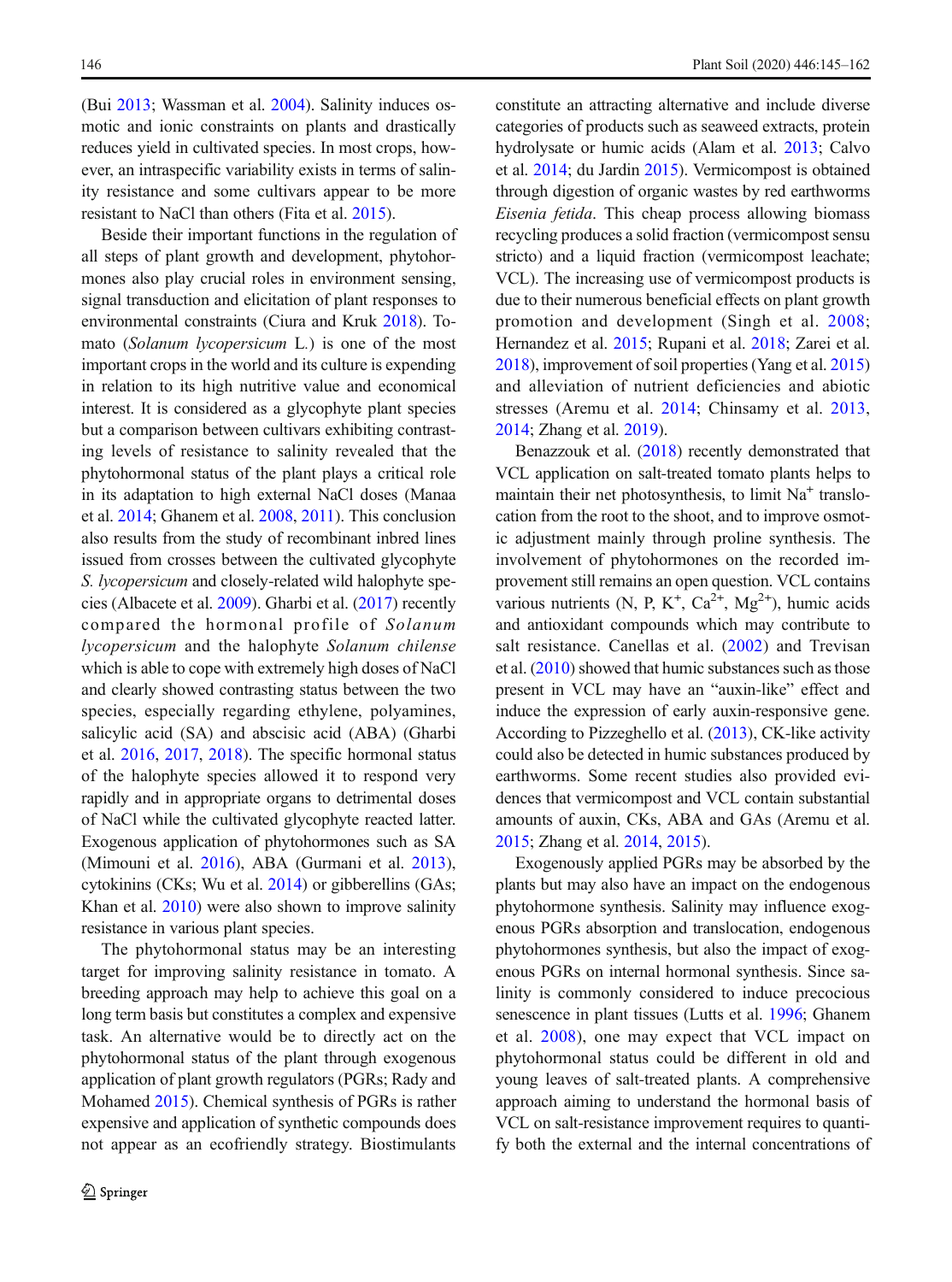phytohormones in different organs. Such an integrated approach remains poorly documented. Therefore, the aim of the present study is to establish a hormonal profile of plants exposed to salinity receiving or not an external supply of VCL. Phytohormones were quantified in VCL as well as in plant tissues and the obtained data are discussed in relation to the physiological status of the salt-stressed plants.

#### Materials and methods

#### Plant material and growth conditions

The VCL used in the present study was obtained from digestion of the foods-wastes by red earthworm Eisenia fetida as indicated by Chaichi [\(2018\)](#page-15-0) at a temperature comprised between 25 and 35 °C and a relative humidity of 90%. Seeds of tomato (Solanum lycopersicum L. cv. Ailsa Craig) were obtained from the Tomato Genetic Resource Centers (Davis, USA) and multiplied in the greenhouse of Université catholique de Louvain (Louvain-la-Neuve; Belgium). Seeds were germinated in a loam substrate in experimental greenhouse. Fifteen days after germination, the seedlings were transferred to a hydroponic culture system into a growth chamber under 16 h photoperiod at 150  $\mu$ molm<sup>-2</sup> s<sup>-1</sup> light intensity provided by Sylvania fluorescent tubes (F96 T12/CW/ VHO). The temperature was set at  $25^{\circ}$ C during the day and 20 °C during the night with corresponding relative humidity of 70% and 90%, respectively. Seedlings were fixed on polystyrene plates floating on half-strength aerated Hoagland nutrient solution containing (in mM): 5 KNO<sub>3</sub>, 5.5 Ca(NO<sub>3</sub>)<sub>2</sub>, 1 NH<sub>4</sub>H<sub>2</sub>PO<sub>4</sub>, 0.5 MgSO<sub>4</sub>, and (in  $\mu$ M) 25 KCl, 10 H<sub>3</sub>BO<sub>4</sub>, 1 MnSO<sub>4</sub>,  $0.25 \text{ CuSO}_4$ , 1 ZnSO<sub>4</sub>, 10 (NH<sub>4</sub>)6Mo<sub>7</sub>O and 1.87 g.L<sup>-1</sup> Fe-EDTA. Solutions were renewed every week. Plants were distributed among twenty tanks (with five tanks per treatment and four seedlings per tank) containing 1.5 L of aerated nutrient solution in a complete randomized block design. Seedlings grew in control conditions for one week before NaCl and /or VCL treatments were applied. Four treatment groups were defined: (1) control: plants grown in half-strength Hoagland solution, (2) salt stress: plants grown in half-strength Hoagland solution containing 125 mM NaCl, (3) VCL: plants grown in half-strength Hoagland solution containing  $18 \text{ mL}$ . $L^{-1}$  VCL and (4) VCL + NaCl: plants grown in half-strength Hoagland solution containing 18 mL.L−<sup>1</sup> VCL and 125 mM NaCl.

Plants were harvested and divided into roots and leaves for physiological and biochemical analyses after 7 days of treatment. Four specific leaves per plant were chosen: the old leaves identified as leaf number 2 and 3 (L2–3), and young leaves identified as leaf number 5 and 6 (L5–6) (acropetal numbering). Leaves 2 and 3 were fully expanded at the time of stress imposition while leaves 5 and 6 were still expanding during the time course of the experiment. All samples (except those used for analysis of mineral content, see below) were quickly frozen in liquid nitrogen and stored at −80 °C until final analysis. Cations were also quantified in the xylem sap obtained from severing the shoot 2–3 cm above the roots and applying pressure (from 0.5 MPa for to 0.9 MPa) to the root system using a Scholander pressure chamber (Ghanem et al. [2011\)](#page-16-0). The foremost efflux was discarded to avoid contamination that results from the radial pressure applied by collecting sleeve. Samples were then collected for 2 min.

Plant growth, plant water content, osmotic potential and stomatal conductance

The roots and the shoots of six plants per treatment were weighed before and after incubation for 72 h in an oven at 70 °C. Water content was estimated as follow: WC  $(\%)=100*(FW-DW)/FW$ . For the osmotic potential determination  $(\Psi s)$ , roots, old and young leaves samples were cut in small fragments, placed in perforated Eppendorf tubes, submitted to cycles of freeze/thawing, encased in a second Eppendorf tube, and centrifuged at 9000 x g. The collected sap was used to determine  $(\Psi s)$ using a Wescor 5500 vapour pressure osmometer. The osmotic potential  $(\Psi s; \text{in MPa})$  was calculated according to the Vant't Hoff equation (Lutts et al. [1999\)](#page-16-0). Leaf stomatal conductance  $(g_s)$  was measured between 2 p.m. and 4 p.m. on leaves L2–3 and L5–6 on 6 plants per treatment using an AP4 diffusion porometer (Delta-TDevices Ltd., Cambridge, UK). The shoot water potential  $(\Psi w)$  was determined using a Scholander pressure chamber.

Senescence-related parameters involve estimation of malondialdehyde (MDA) quantified on the basis of thiobarbituric reaction according to Dhindsa and Matowe [\(1981\)](#page-15-0) and membrane permeability assessed by relative leakage ratio (RLR) using the leakage of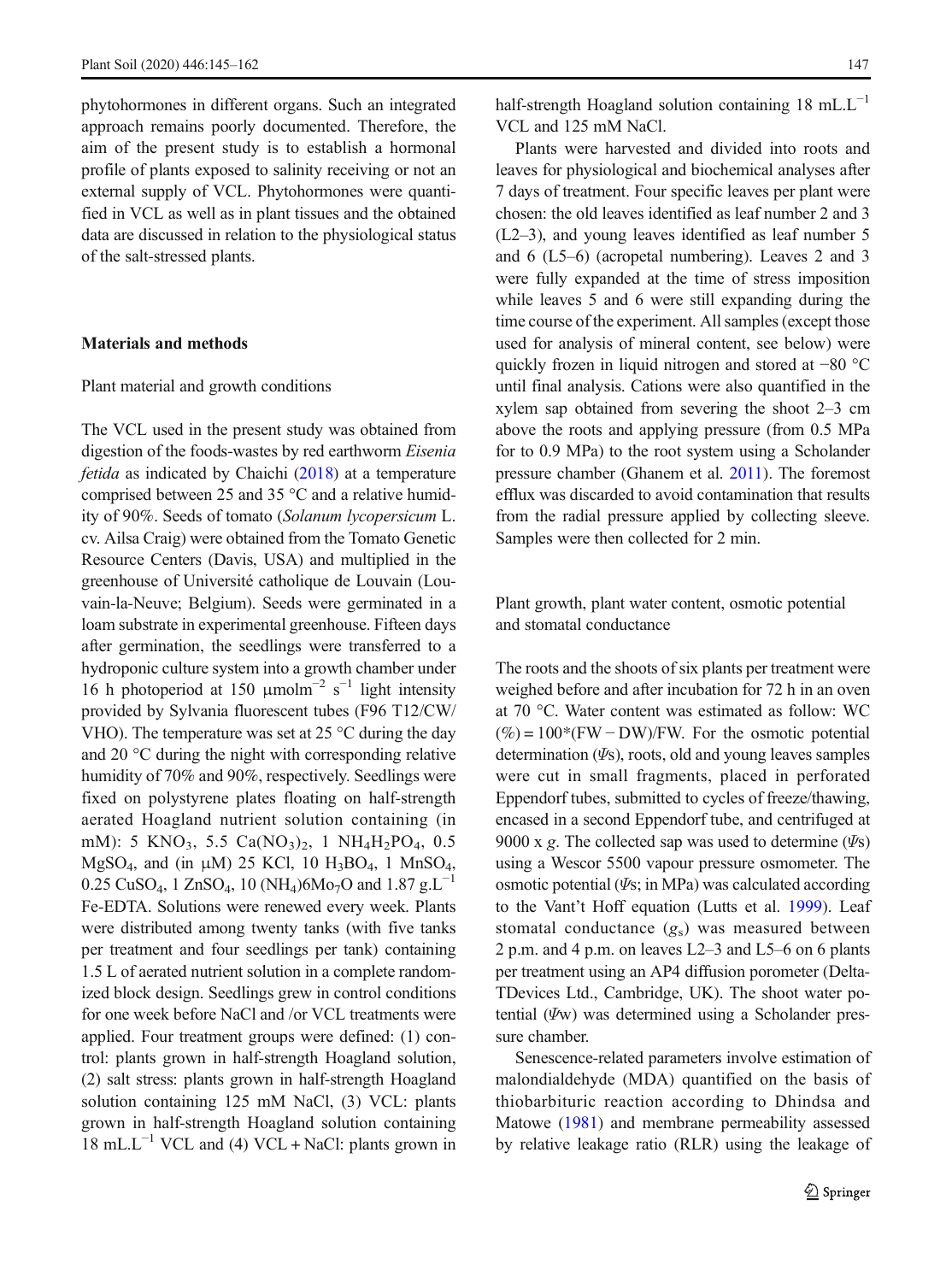UVA-absorbing substances and calculation of RLR according to Lutts et al. [\(1996\)](#page-16-0).

## Mineral elements and proline quantification

Dry roots, old and young leaves samples (100 mg each) were digested in 4 mL of  $35\%$  HNO<sub>3</sub> at 80 °C. The residue was re-dissolved with aqua regia (HCl 37%: HNO<sub>3</sub> 65% 3:1) and filtered on Whatmann N°1 filter paper (11 mm). The total concentration of  $\mathrm{Na}^+$ ,  $\mathrm{K}^+$ ,  $\mathrm{Ca}^{+2}$ and  $Mg^{2}$  were quantified by flame atomic absorption spectrophotometry (ICE 3300; Thermo Scientific; Waltham, MA).

Proline content was quantified according to the method of Bates et al. ([1973](#page-15-0)): 200 mg FW of roots, old and young leaves samples were blended in 10 mL of 3% sulfosalicylic acid. After centrifugation at 1000 g for 5 min, the supernatant (2 mL) was held for 1 h in boiling water in the presence of 2 mL ninhydrin and 2 mL glacial acetic acid. The reaction mixture was extracted with 2 mL toluene. Proline concentration was measured spectrophotometrically (Beckman DU 640) at 520 nm and calculated against standards.

## Total phenolics, flavonoids and anthocyanins content

Total phenolics and flavonoids were extracted from frozen old and young leaves with 80% methanol. The content of phenols from the methanolic extract was quantified using Folin –Ciocalteu method with gallic acid as standard and detection at 750 nm following the method of Singleton and Rossi ([1965](#page-17-0)). The total flavonoid concentration from the methanolic extract was assayed with catechin as standard and detection at 510 nm according to the colorimetric method of Dewanto et al. [\(2002](#page-15-0)). The total anthocyanins were quantified from frozen old and young leaves according to the method of Mancinelli ([1984](#page-16-0)), with detection at 530 nm and 657 nm. The anthocyanins content was calculated using 29,600 as extinction coefficient and 445.5 as the molecular weight.

#### Polyamines and ethylene quantification

Free polyamines were extracted and dansylated according to Quinet et al. [\(2014](#page-16-0)) with 3 mL VCL, 500 mg FW of leaves or 250 mg FW of roots. Extracts were re-suspended in methanol, filtered (Chromafil PES-45/15, 0.45 μm; Macherey-Nagel, Duren, Germany) and injected onto a Nucleodur C18 Pyramid column ( $125 \times 4.6$  mm internal diameter, 5  $\mu$ m particle size; Macherey-Nagel) maintained at 40 °C. Analyses were performed by a Shimadzu HPLC system coupled to a RF-20A fluorescence detector (Shimadzu,'s-Hertogenbosch, The Netherlands) with an excitation wavelength of 340 nm and an emission wavelength of 510 nm. The mobile phase consisted of a water/ acetonitrile gradient from 40 to 100% acetonitrile and the flow was 1.0 mL.min−<sup>1</sup> . For each sample, three replicates were quantified.

The ethylene production was measured by ethylene detector ETD-300 (Sensor Sense, Nijmegen, The Netherlands). Harvested leaves were placed in glass bottle dishes on two layers of filter paper moistened with 5 mL water. As a control from the obtained emission rates, the levels of ethylene were measured in a cuvette containing moistened filter papers with 5 mL water without leaves. Samples were treated with the method detailed by Cristescu et al. ([2002](#page-15-0)) with slight modifications as recommended by Chmielowska-Bak et al. [\(2013\)](#page-15-0). The measurements were conducted in a growth chamber (16 h photoperiod, 200 µmoles.m<sup>-2</sup> s<sup>-1</sup> irradiance, 22 °C) in a stop-and-flow mode with each cuvette being alternatively flushed with a flow of 3 L.h<sup>-1</sup> during 22 min.

# Phytohormone analysis

Abscisic acid (ABA), auxins, salicylic acid (SA), jasmonates (JA), benzoic acid (BzA), cytokinins (CKs) and their metabolites were extracted and quantified from VCL, fresh tomato leaves (old and young) and roots according to Dobrev and Kaminek [\(2002\)](#page-16-0), and Dobrev and Vankova [\(2012\)](#page-16-0): 100 mg fresh sample were homogenized with 0.5 mL extraction mixture (methanol: formic acid: water, 15:1:4, by volume) and placed to cold (−20 °C). The following internal standards (10 pmol per sample) were added:  ${}^{13}C_6$ indole-3-acetic

Fig. 1 Contents of sodium (Na<sup>+</sup>), potassium (K<sup>+</sup>), magnesium  $(Mg<sup>2+</sup>)$  and calcium  $(Ca<sup>2+</sup>)$  in roots (**a**, **c**, **e** and **g**) and leaves (**b**, **d**, f and h) of tomato (Solanum lycopersicum L. cv. Ailsa Craig) plants exposed to control conditions (Control), 125 mM NaCl (NaCl), 18 mL.L−<sup>1</sup> vermicompost leachate (VCL) and combined treatments (NaCl+VCL) for 7 days. For each organ, values are means of six replicates  $\pm$  SE and different letters indicate significant differences between different treatments according to Student-Newman-Keuls test at  $P < 0.05$  (lower-case letter for old leaves (L2–3) and capital letter for young leaves (L5–6))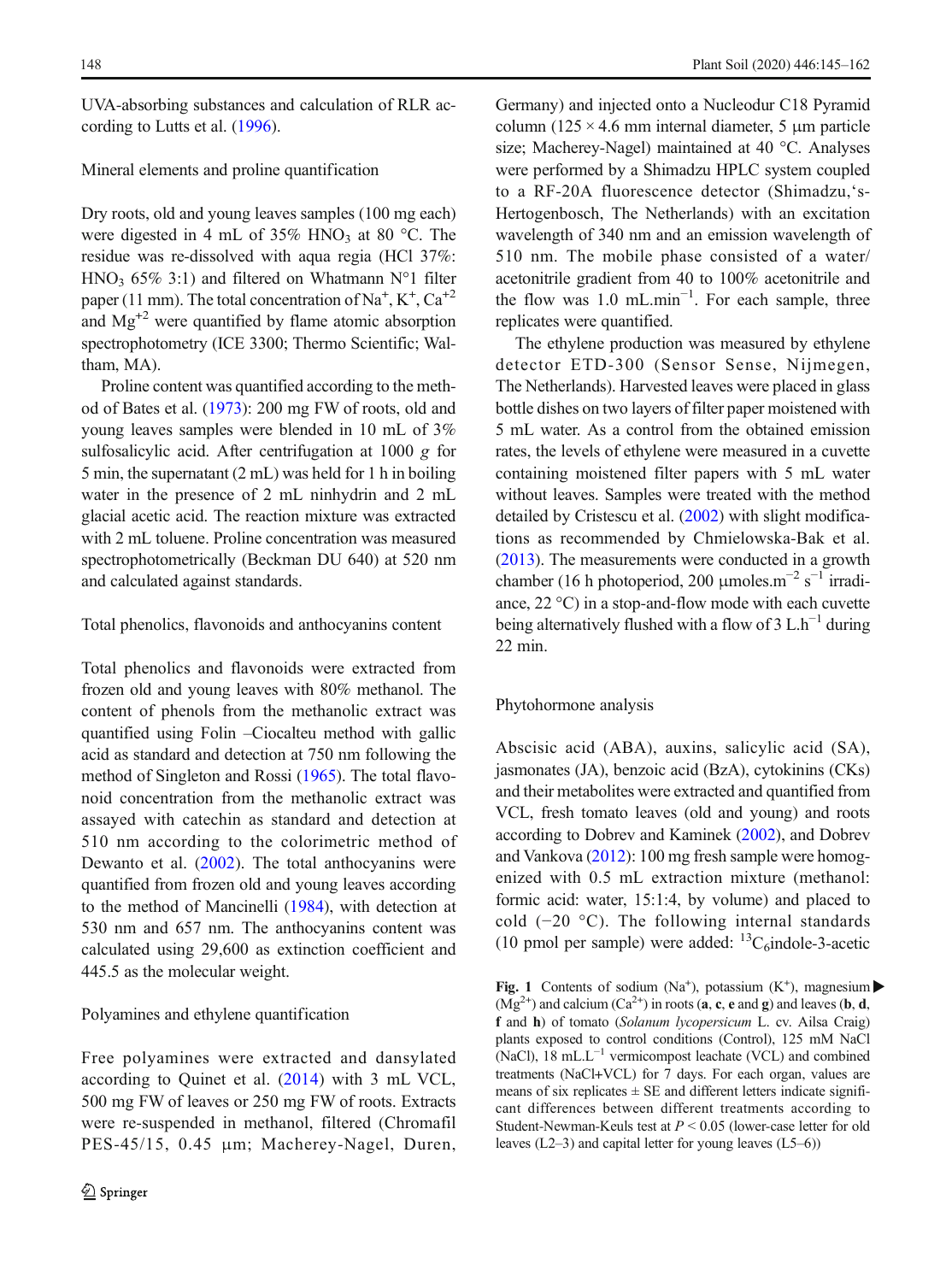<span id="page-4-0"></span>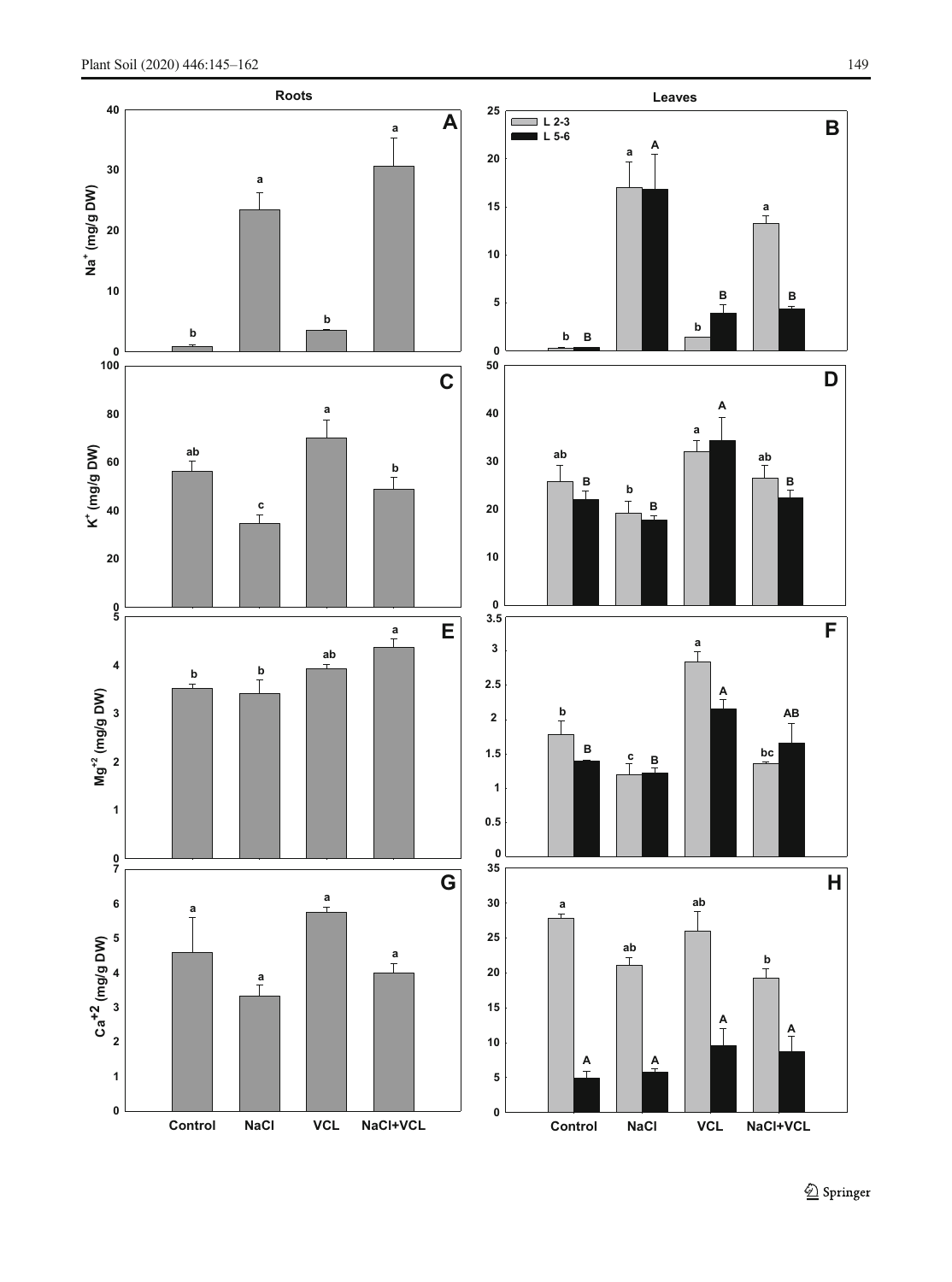<span id="page-5-0"></span>Table 1 Shoot and root fresh weight and dry weight, osmotic potential  $(\Psi s)$  in roots, old (L2–3) and young (L5–6) leaves, stomatal conductance  $(g_s)$  in old and young leaves, shoot water potential (Ψw), malondialdehyde concentration (MDA) and relative leakage ratio of leaf segments of tomato (Solanum lycopersicum L.cv. Ailsa Craig) seedlings exposed to control

conditions (Control), 125 mM NaCl (NaCl), 18 mL.L<sup>-1</sup> vermicompost leachate (VCL) and combined treatments (NaCl+VCL) for 7 days. For each organ, values are means of six replicates ± SE. For a given parameter and a given organ, different letters indicate significant differences between treatments according to Student-Newman-Keuls test at  $P \leq 0.05$ 

|                                   | Control                                                         | NaCl                 | <b>VCL</b>           | NaCl+VCL             |
|-----------------------------------|-----------------------------------------------------------------|----------------------|----------------------|----------------------|
| Fresh weight (g)                  |                                                                 |                      |                      |                      |
| Root                              | $3.06 \pm 0.30$ a                                               | $1.43 \pm 0.07$ c    | $3.46 \pm 0.16$ a    | $2.64 \pm 0.11$ b    |
| Shoot                             | $9.75 \pm 0.76$ a                                               | $6.34 \pm 0.33$ b    | $10.75 \pm 0.77$ a   | $11.37 \pm 0.57$ a   |
| Dry weight (g)                    |                                                                 |                      |                      |                      |
| Root                              | $0.156 \pm 0.012$ a                                             | $0.068 \pm 0.003$ b  | $0.152 \pm 0.011$ a  | $0.137 \pm 0.013$ a  |
| Shoot                             | $0.921 \pm 0.112$ a                                             | $0.620 \pm 0.054$ b  | $1.012 \pm 0.077$ a  | $1.018 \pm 0.066$ a  |
| Osmotic potential $(\Psi s; MPa)$ |                                                                 |                      |                      |                      |
| Root                              | $-0.434 \pm 0.014$ a                                            | $-0.804 \pm 0.047$ b | $-0.445 \pm 0.047$ a | $-1.005 \pm 0.007$ c |
| $L2-3$                            | $-0.767 \pm 0.004$ a                                            | $-1.030 \pm 0.041$ b | $-0.736 \pm 0.027$ a | $-1.041 \pm 0.039$ b |
| $L5-6$                            | $-0.747 \pm 0.021$ a                                            | $-1.077 \pm 0.009$ b | $-0.748 \pm 0.020$ a | $-1.022 \pm 0.015$ b |
|                                   | Stomatal conductance $(g_s; \text{mmol.m}^{-2} \text{ s}^{-1})$ |                      |                      |                      |
| $L2-3$                            | $332 \pm 27$ a                                                  | $82 \pm 9c$          | $307 \pm 18$ a       | $178 \pm 11$ b       |
| $L5-6$                            | $458 \pm 32$ a                                                  | $77 \pm 7$ c         | $411 \pm 21$ a       | $299 \pm 22 b$       |
|                                   | Shoot water potential $(\Psi w; MPa)$                           |                      |                      |                      |
|                                   | $-1.23 \pm 0.07$ a                                              | $-1.39 \pm 0.04$ b   | $-1.27 \pm 0.08$ a   | $-1.64 \pm 0.11$ c   |
| Relative leakage ratio            |                                                                 |                      |                      |                      |
| $L2-3$                            | $15.3 \pm 1.6$ a                                                | $29.4 \pm 2.1$ c     | $14.8 \pm 1.7$ a     | $20.5 \pm 0.8$ b     |
| $L5-6$                            | $11.7 \pm 2.4$ a                                                | $28.3 \pm 1.8$ c     | $12.5 \pm 1.4$ a     | $16.2 \pm 1.3$ b     |
|                                   | Malondialdehyde (nmol $g^{-1}$ FW)                              |                      |                      |                      |
| Root                              | $7.8 \pm 0.9$ a                                                 | $12.4 \pm 2.1$ b     | $6.4 \pm 1.7 a$      | $13.2 \pm 1.8$ b     |
| $L2-3$                            | $5.2 \pm 0.3$ a                                                 | $14.9 \pm 0.4$ c     | $4.8 \pm 0.3$ a      | $10.1 \pm 0.2$ b     |
| $L5-6$                            | $6.0 \pm 0.4$ a                                                 | $10.9 \pm 0.7$ c     | $5.3 \pm 0.1$ a      | $7.9 \pm 0.4 b$      |

acid (Cambridge Isotope Laboratories, Tewksbury, MA), <sup>2</sup>H<sub>4</sub>-SA (Sigma-Aldrich), <sup>2</sup>H<sub>3</sub>-phaseic acid (PA), <sup>2</sup>H<sub>3</sub>-ABA (both NBC PBI, Saskatoon, Canada), <sup>2</sup>H<sub>2</sub>  $H_6$ -ABA (both NRC-PBI, Saskatoon, Canada),  ${}^{2}H_5$ jasmonic acid (JA; C-D-N Isotopes Inc., Pointe-Claire, Canada),  ${}^{2}H_{5}$ -transZ,  ${}^{2}H_{5}$ -transZR,  ${}^{2}H_{5}$ -trans7G,  ${}^{2}H_{5}$ transZ9G,  ${}^{2}H_{5}$ -transZOG,  ${}^{2}H_{5}$ -transZROG,  ${}^{2}H_{5}$ transZRMP, <sup>2</sup>H<sub>3</sub>-DHZ, <sup>2</sup>H<sub>3</sub>-DHZR, <sup>2</sup>H<sub>3</sub>-DHZ9G, <sup>2</sup>H<sub>6</sub>iP,  ${}^{2}H_{6}$ -iPR,  ${}^{2}H_{6}$ -iP7G,  ${}^{2}H_{6}$ -iP9G,  ${}^{2}H_{6}$ -iPRM (all CK standards OlchemIm, Olomouc, Czechia; the system of CK abbreviations adopted and modified according to Kaminek et al. [\(2000\)](#page-16-0), <sup>2</sup>H<sub>2</sub>-GA1, <sup>2</sup>H<sub>2</sub>-GA4, <sup>2</sup>H<sub>2</sub>-GA7,<br><sup>2</sup>H<sub>2</sub> GA8<sup>2</sup>H<sub>2</sub> GA19 and <sup>2</sup>H<sub>2</sub> GA20 (all GAs standards)  $H_2$ -GA8,<sup>2</sup> $H_2$ -GA19 and <sup>2</sup> $H_2$ -GA20 (all GAs standards OlchemIm, Olomouc, Czechia). After 1 h extraction at −20 °C the pellet was separated by centrifugation (15,000 g, 15 min) and re-extracted with 0.5 mL of the same extraction buffer at −20 °C for 30 min. Both mixed supernatants were purified using the dual-mode solidphase method as described by Dobrev and Kaminek [\(2002](#page-16-0)). Two phytohormone fractions were obtained: fraction A, with acidic and neutral compounds (auxins, ABA, SA, JA), and fraction B, with basic compounds (CKs). Hormonal quantification was performed by HPLC (Ultimate 3000, Dionex) coupled to a hybrid triple quadrupole/linear ion trap mass spectrometer (3200 Q TRAP;Applied Biosystems) as described previously by Djilianov et al. [\(2013\)](#page-16-0) using isotope dilution method with multilevel calibration curves  $(r^2 > 0.99)$ . Data processing was carried out with Analyst 1.5 software (Applied Biosystems).

# Data treatment

Normality distribution and homogeneity were verified using Shapiro-Wilk and Leven's test and data were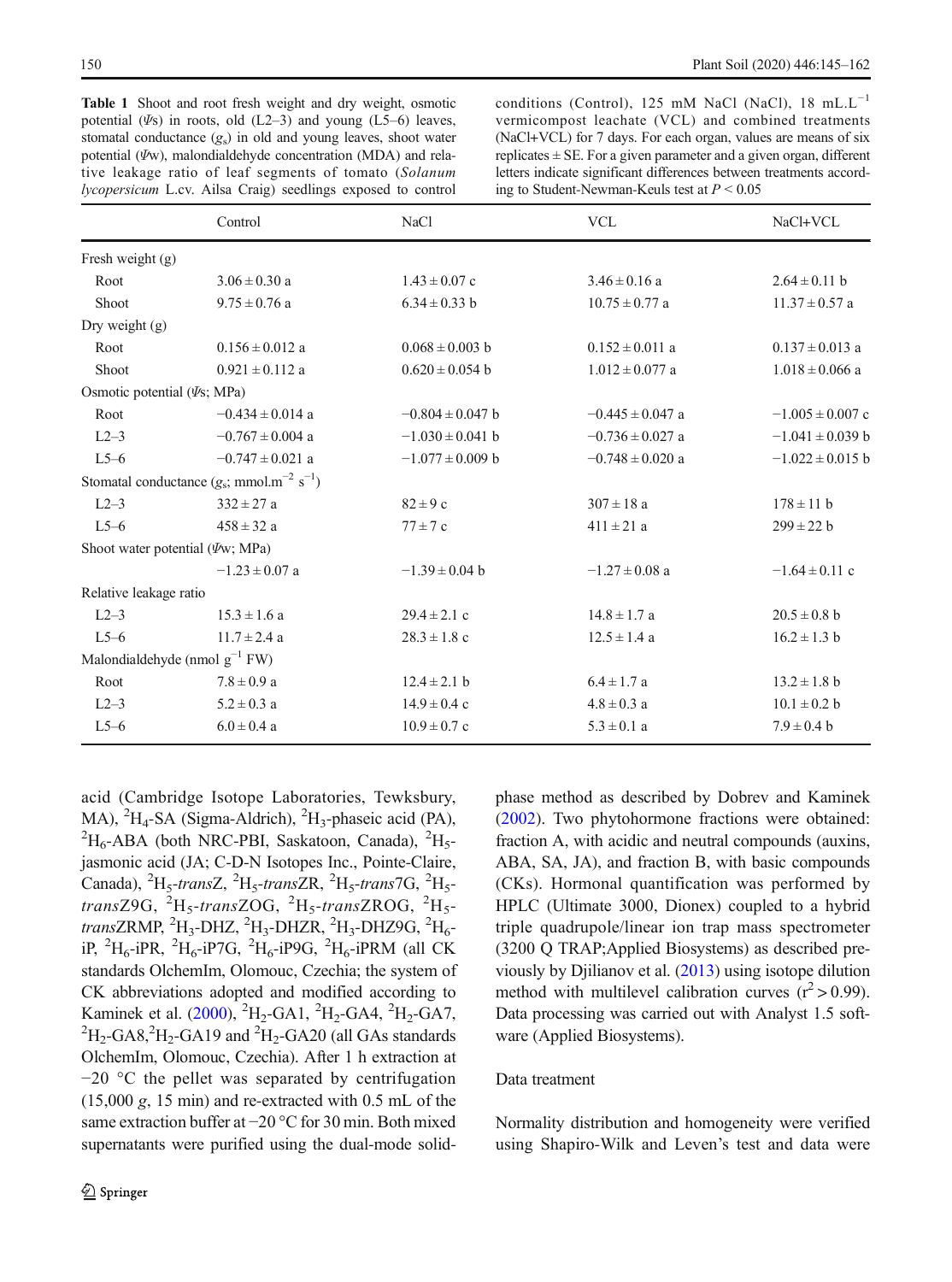**Table 2** Cation (Na<sup>+</sup>, K<sup>+</sup>, Mg<sup>2+</sup>, Ca<sup>2+</sup>) concentrations (mg.L<sup>-1</sup>) in the xylem sap of tomato (Solanum lycopersicum L. cv. Ailsa Craig) seedlings exposed to control conditions (Control), 125 mM NaCl (NaCl), 18 mL.L−<sup>1</sup> vermicompost leachate (VCL) and combined treatments (NaCl+VCL) for 7 days. Each value is the mean of six replicates  $\pm$  SE and different letters for a given element indicate significant differences between different treatments according to Student-Newman-Keuls test at  $P \leq 0.05$ 

| Cation    | Control       | NaCl           | VCL            | NaCl+VCL        |
|-----------|---------------|----------------|----------------|-----------------|
| $Na+$     | $70 \pm 4 a$  | $1011 \pm 9c$  | $56 \pm 5 a$   | $707 \pm 4 h$   |
| $K^+$     | $230 \pm 4 a$ | $721 \pm 20$ b | $201 \pm 16$ a | $645 \pm 113$ h |
| $Mg^{2+}$ | $39 \pm 3$ a  | $54 \pm 4 a$   | $35 \pm 4 a$   | $56 \pm 10 a$   |
| $Ca^{2+}$ | $69 \pm 4 a$  | $59 \pm 2 a$   | $73 \pm 4 a$   | $70 \pm 12 a$   |
|           |               |                |                |                 |

transformed when required. Data were subjected to oneway analysis of variance (ANOVA) using SYSTAT version 12. Differences between means were scored by the Student-Newman-Keuls test when the ANOVA was significant at  $P < 5\%$ . Data are presented as means  $\pm$ standards errors.

# Results

Plant growth, water status and senescence-related parameters

Salt stress reduced the root and the shoot fresh and dry weights (Table [1](#page-5-0)). VCL applied in the absence of NaCl had no significant impact on plant growth while it significantly reduced the deleterious effect of NaCl. Salinity had no significant impact on water content, whatever the considered organ, and VCL did not modify this parameter (mean value of  $94 \pm 0.8\%$  for roots,  $89.8 \pm 1.0\%$  for L2–3 and  $88.7 \pm 0.9\%$  for L5–6; no significant difference was recorded between old (L2–3) and young (L5– 6) leaves)). Salt stress reduced  $\mathcal{V}$ s values in all organs while VCL applied in the absence of NaCl had not significant impact comparatively to controls. VCL applied concomitantly with NaCl reduced the root Ψs compared with plants exposed to NaCl in absence of VCL. Stomatal conductance in control plants was higher in young leaves than in old ones. In both cases, salinity strongly reduced the  $g_s$  values. The additional presence of VCL reduced the deleterious impact of salt on  $g<sub>s</sub>$ , especially in young leaves. Shoot water potential  $(\Psi w)$ decreased in response to NaCl and to lower values in presence than in the absence of VCL. The RLR and MDA values also increased in response to NaCl, but they remained significantly lower in VCL + NaCl-treated leaves than in NaCl-treated ones. In contrast, VCL did not reduce MDA concentration in NaCl-treated roots.

## Ion content

VCL contains 618 mg.L<sup>-1</sup> Na<sup>+</sup>, 2200 mg.L<sup>-1</sup> K<sup>+</sup>, 114 mg.L<sup>-1</sup> Mg<sup>2+</sup> and 101 mg.L<sup>-1</sup> Ca<sup>2+</sup>. The total VCL electrical conductivity before dilution was 15.90 dS.cm<sup>-1</sup>. Exposure to NaCl increased the Na<sup>+</sup> concentration in all organs (Fig. [1](#page-4-0)). Plants cultivated in the presence of VCL and in the absence of salt tended to contain higher  $Na<sup>+</sup>$  concentration than controls, however, the difference was not significant. VCL applied under salt conditions increased Na<sup>+</sup> concentration in the roots (Fig.  $1a$ ) and decreased it in the leaves (Fig. [1b\)](#page-4-0), the effect being significant for young leaves only where a strong decrease in  $Na<sup>+</sup>$  was recorded in L5–6.

Salinity significantly reduced  $K^+$  concentration in roots only (Fig. [1c\)](#page-4-0). Exposure to VCL in the absence of salt led to the highest  $K^+$  concentration in leaves (Fig. [1d\)](#page-4-0) but NaCl reduced the impact of VCL on K+ content in roots and young leaves. Salinity reduced  $\text{Mg}^{2+}$  content in old leaves while treatment of plants with VCL in the absence of salt increased the leaf  $Mg^{2+}$ concentration (Fig. [1f\)](#page-4-0). Calcium concentration was not significantly modified in roots and young leaves while it slightly decreased in old leaves in NaCl+VCl-treated plants (Fig.  $1g \& h$ ). Data on ion concentrations in the xylem sap are provided in Table 2: salinity increased  $Na<sup>+</sup>$  concentration in the xylem sap to a higher extent in NaCl than in NaCl+VCL-treated plants. Surprisingly, salinity also increased the  $K^+$  concentration in the xylem sap but VCL had no significant effect on  $K^+$  content on xylem sap. Magnesium and  $Ca^{2+}$  concentration in the xylem sap remained similar in all treatments.

Proline and phenolic compounds concentration

No proline was detected in the vermicompost. Proline concentration increased in the roots of plants exposed to NaCl (Fig. [2a\)](#page-7-0) and VCL had no impact on the root proline content in salt-treated plants. Proline also increased in the shoots of plants exposed to NaCl and to a higher extent in young leaves than in old ones. In both cases, proline accumulation was increased by VCL treatment. Total phenolic compounds were found to be 27.11  $\mu$ g.mL<sup>-1</sup> inVCL. Their concentrations were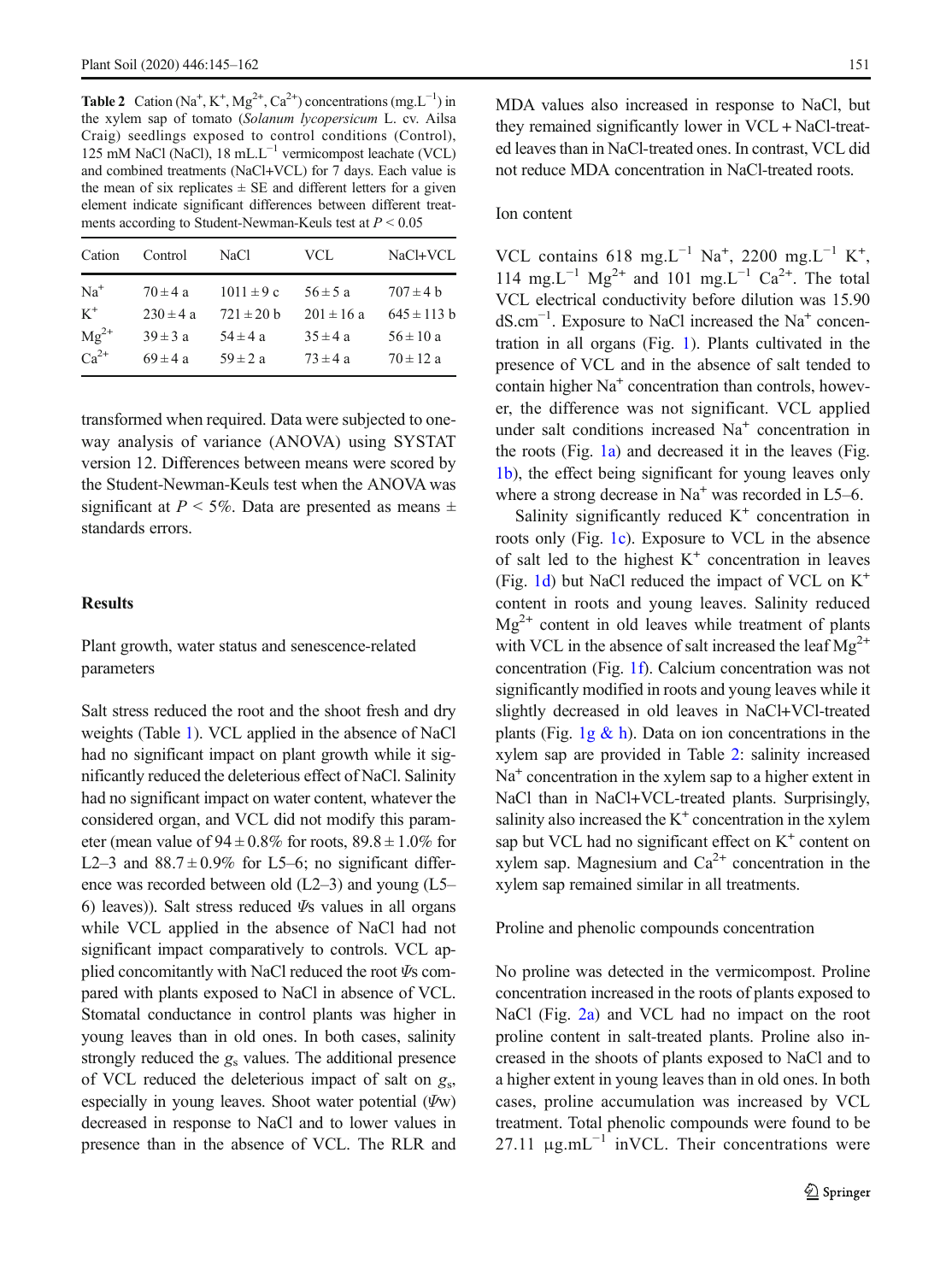<span id="page-7-0"></span>

Fig. 2 Proline (a), total phenolics (b), flavonoids (c) and anthocyanins (d) content in tomato (Solanum lycopersicum L. cv. Ailsa Craig) plants exposed to control conditions (Control), 125 mM NaCl (NaCl), 18 mL.L<sup>-1</sup> vermicompost leachate (VCL) and combined treatments (NaCl+VCL) for 7 days. For each organ, values

always similar in young and old leaves (Fig. 2b). Salinity increased levels of total phenolics but VCL slightly reduced their contents in salt-treated plants. Total flavonoids (Fig. 2c) content was slightly higher in young than in old leaves, except in plants exposed to NaCl in the absence of VCL. Salinity increased the total flavonoids and VCL had no impact on this parameter. Vermicompost contained 8.41  $\mu$ g.mL<sup>-1</sup> anthocyanins and the two types of leaves behaved differently regarding anthocyanins accumulation (Fig. 2d). Anthocyanins

are means of three replicates  $\pm$  SE and different letters indicate significant differences between different treatments according to Student-Newman-Keuls test at  $P < 0.05$  (italic letters for roots, lower-case letter for old leaves (L2–3) and capital letter for young leaves (L5–6))

indeed remained unaffected in old leaves while it significantly decreased in response to NaCl in young leaves in the absence of VCL but increased by more than 100% comparatively to controls in NaCl+VCL-treated plants.

# Phytohormonal profile

The relative proportions of soluble phytohormones (except for the precursor of the gaseous hormone aminocyclopropane carboxylic acid [ACC]) expressed as a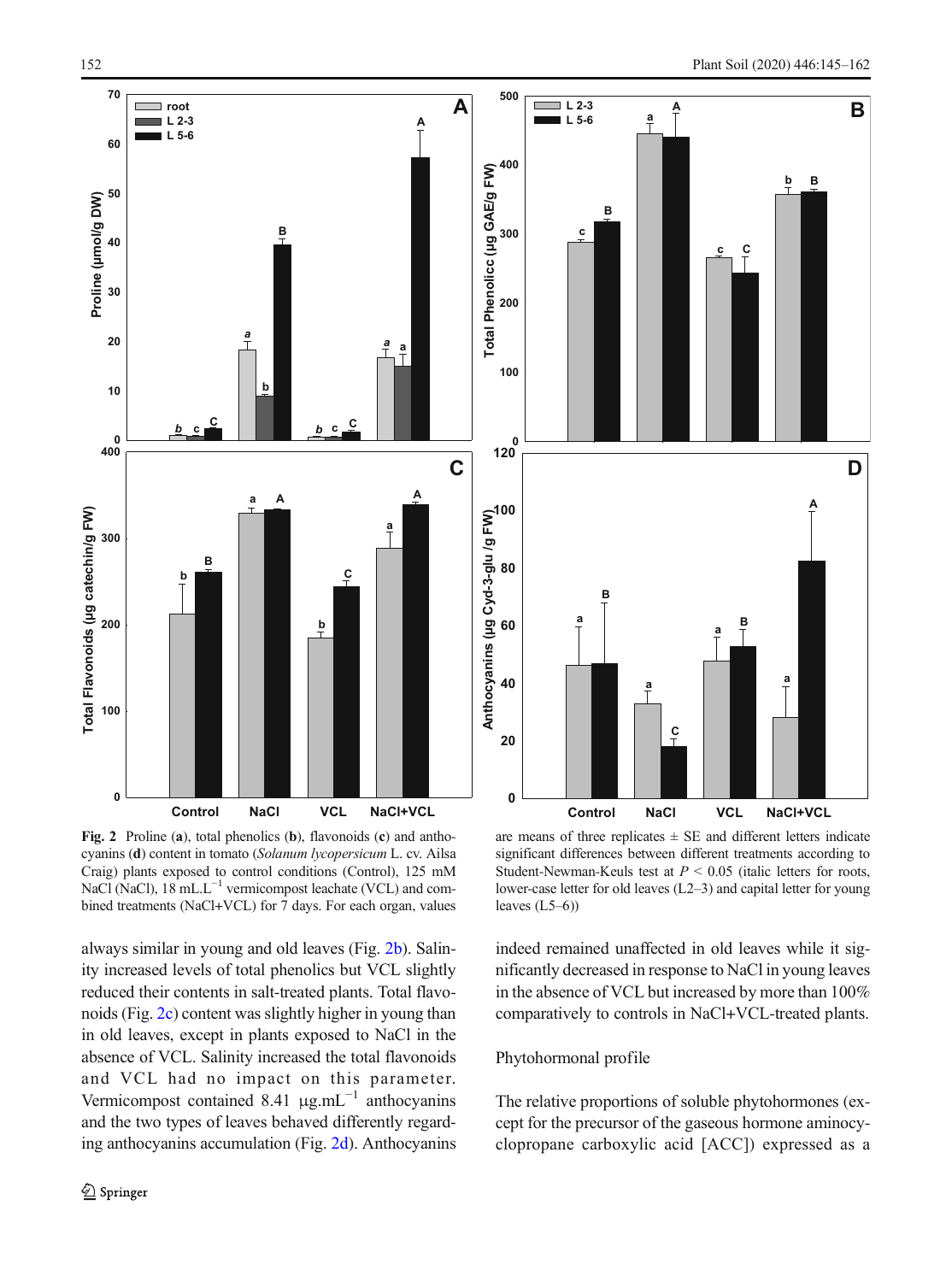

Fig. 3 Relative proportion (in % of total content expressed on a molar basis) for soluble phytohormones quantifed in vermicompopst leachate (VCL) and in roots, old leaves (L2–3) and young leaves (L5–6) of tomato (Solanum lycopersicum L. cv. Ailsa Craig) plants exposed to control conditions (Control), 125 mM NaCl (NaCl), 18 mL.L−<sup>1</sup> vermicompost leachate (VCL)

and combined treatments (NaCl+VCL) for 7 days. Ethylene and its immediate precursor aminocyclopropane carboxylic acid (ACC) were omitted from the calculation due to the gaseous nature of ethylene (SA: salicylic acid; ABA: abscisic acid; BzA: benzoic acid; PA: phaseic acid; CKs: cytokinins)

percentage of the total content calculated on a molar basis are shown in Fig. 3 for VCL as well as for roots, old and young leaves of plants exposed to the various treatments. In VCL, BzA represented almost 70% of the total phytohormone pool followed by SA whereas auxins, ABA and CKs exhibited only a low and equivalent proportion. SA represented 50% of the detected hormones in the roots of control plants and even more in the roots of the VCL-treated ones. Exposure to NaCl reduced the relative proportion of SA but obviously increased the proportion of auxins at the root level. In old leaves (L2–3), ABA was the most represented hormone from a relative point of view, although its proportion slightly decreased in response to NaCl at the expense of enhanced proportion of SA. Phaseic acid (PA) was also detected in the leaves in significant amounts in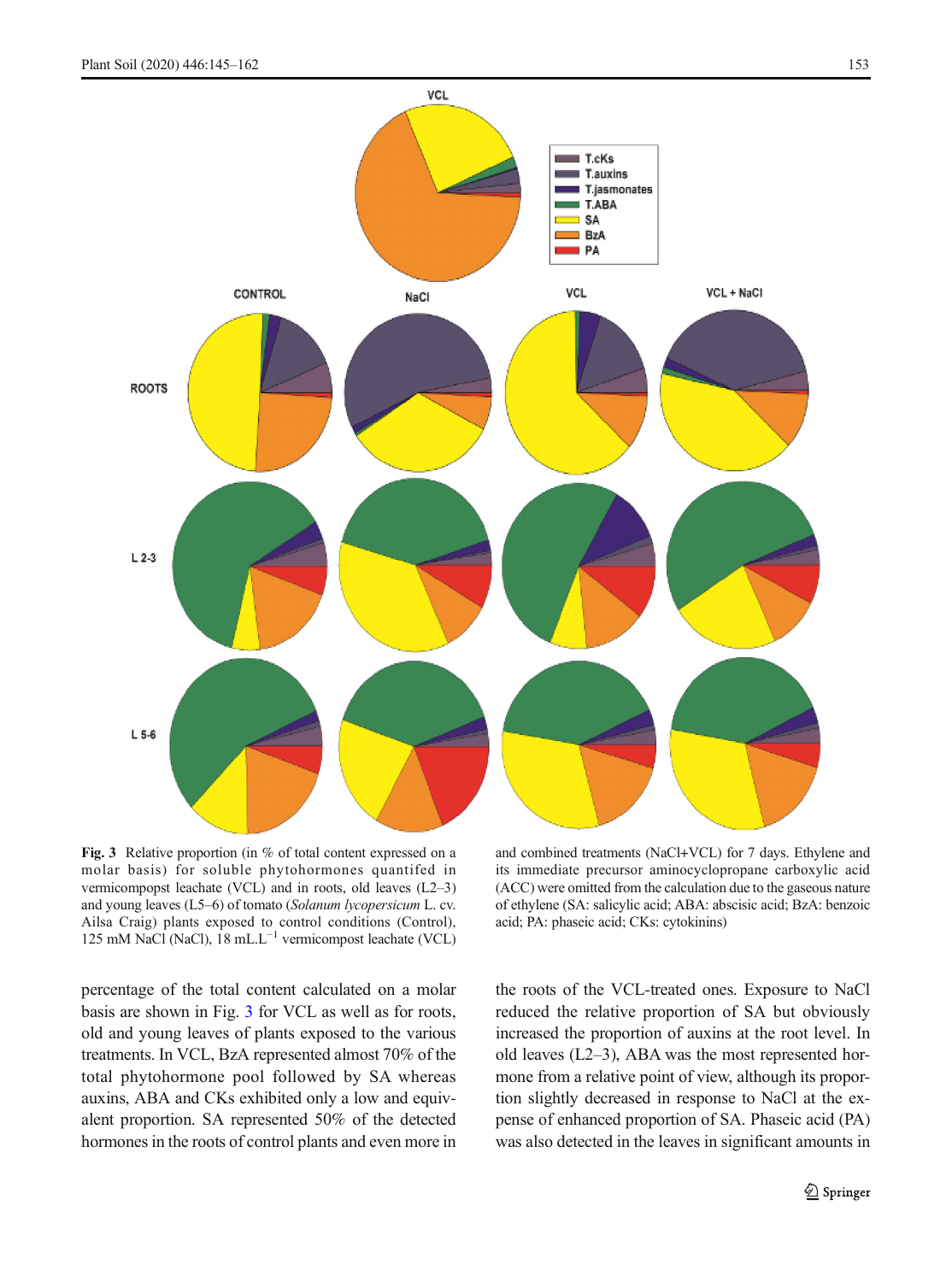<span id="page-9-0"></span>

Fig. 4 Concentration of cytokinins (bioactive + transport forms) in roots (a), old leaves  $(L2-3; \mathbf{b})$  and young leaves  $(L5-6; \mathbf{c})$  of tomato (Solanum lycopersicum L. cv. Ailsa Craig) plants exposed to control conditions (Control), 125 mM NaCl (NaCl), 18 mL.L−<sup>1</sup> vermicompost leachate (VCL) and combined treatments (NaCl+VCL) for 7 days. Data are provided for trans-zeatine (transZ), dihydrozeatin (DHZ), cis-zeatin (cisZ) and  $N^6$ -( $\Delta^2$ isopentenyl)adenine (iP) types of cytokinins

contrast to the roots. The proportion of jasmonates increased in VCL-treated plants, however, this increase was abolished by simultaneous exposure to NaCl. Young leaves (L5–6) presented a higher proportion of SA than old ones in plants maintained in the absence of NaCl. Salinity reduced the proportion of ABA and increased the proportion of SA and PA in young leaves.

CKs trans-zeatin (transZ) and trans-zeatin riboside (transZR) were not detected in the VCL. Dihydrozeatin (DHZ), cis-zeatin (cisZ) and  $N^6$ -( $\Delta^2$ isopentenyl)adenine (iP) exhibited a concentration of 0.4, 0.65 and 0.33 pmol.mL<sup> $-1$ </sup> while their riboside forms (cisZR and iPR) represented 0.23 and 0.31 pmol.mL<sup>-1</sup>, respectively. Bioactive and transport cytokinins are represented by free and riboside cytokinin forms and their concentrations are shown in Fig. 4 for each organ, considering separately transZ, DHZ, cisZ and iP-types. The pattern of endogenous CKs was different in various considered organs. VCL reduced cisZ-type CK levels in NaCl-treated roots (Fig. 4a). Salinity increased contents of iP-types in old leaves while VCL strongly increased the DHZ-types in the absence of salt (Fig. 4b). In young leaves (Fig. 4c), iP-types represented the main CK fraction recorded in the absence of salt which was significantly increased by VCL. Salinity, however, strongly reduced concentrations of bioactive CKs in young leaves and only cisZ-types were recorded in these organs.

The complete profiles of CKs including their individual metabolites are given in Tables S1 and S2 for roots and leaves, respectively, and indicate a NaCl-

Table 3 Aminocyclopropane carboxylic acid (ACC) content (in nmol.g<sup>-1</sup> FW) and ethylene biosynthesis (in nL.g<sup>-1</sup> FW h<sup>-1</sup>) in old (L2–3) and young leaves (L5–6) of tomato (Solanum lycopersicum L. cv. Ailsa Craig) seedlings exposed to control conditions (Control), 125 mM NaCl (NaCl), 18 mL. $L^{-1}$ vermicompost leachate (VCL) and combined treatments (NaCl+VCL) for 7 days. Each value is the mean of six replicates ± SE. For a given parameter and organ, different letters indicate significant differences between different treatments according to Student-Newman-Keuls test at  $P < 0.05$ 

|         | $ACC \text{ (nmol.g}^{-1} \text{ FW)}$ Ethylene (nL.g <sup>-1</sup> h <sup>-1</sup> ) |          |                                                                      |        |
|---------|---------------------------------------------------------------------------------------|----------|----------------------------------------------------------------------|--------|
|         | $L2-3$                                                                                | $L5 - 6$ | $1.2 - 3$                                                            | $L5-6$ |
| Control | $4.7 \pm 0.4$ a $3.5 \pm 0.2$ a $1.37 \pm 0.12$ $0.97 \pm 0.07$                       |          | a                                                                    | a      |
| NaCl    | c                                                                                     |          | $91.7 \pm 14.1$ $30 \pm 1.4$ c $6.21 \pm 0.51$ $5.88 \pm 0.11$<br>c  | c      |
| VCL     |                                                                                       |          | $3.1 \pm 0.6$ a $3.4 \pm 1.3$ a $1.25 \pm 0.17$ $1.08 \pm 0.17$<br>a | a      |
|         | NaCl+VCL $20.6 \pm 2.3$ b $18.6 \pm 1.6$ $4.26 \pm 0.21$ $2.01 \pm 0.23$              | h        | h                                                                    | h      |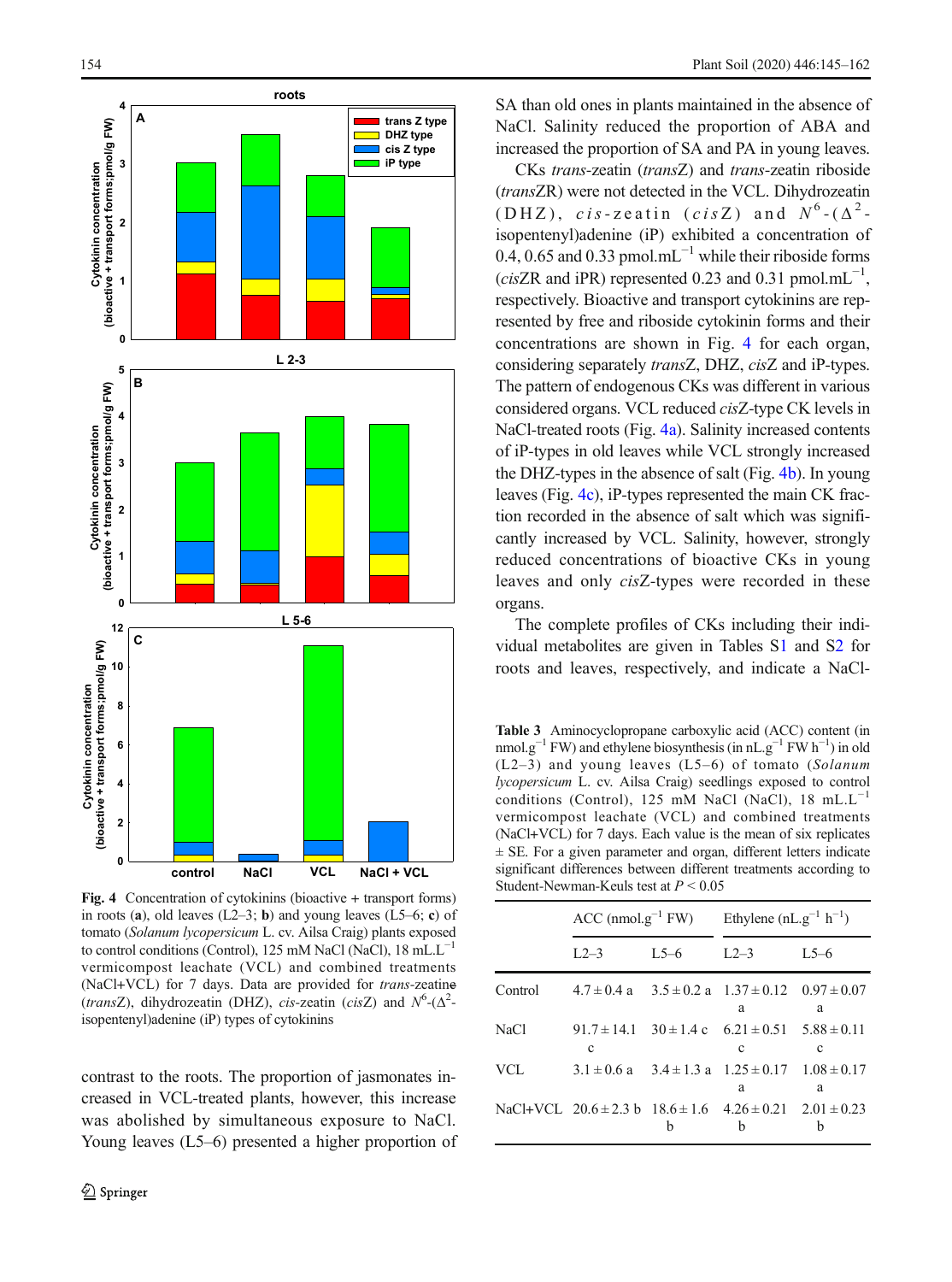<span id="page-10-0"></span>

Fig. 5 Concentration of indole-3-acetic acid (IAA; a and b), abscisic acid (ABA; c and d), salicylic acid (SA; e and f), and jasmonic acid  $(JA; g and h)$  in roots  $(a, c, e$  and  $g)$  and leaves  $(b, d, d)$ f and h) of tomato (Solanum lycopersicum L. cv. Ailsa Craig) plants exposed to control conditions (Control), 125 mM NaCl (NaCl), 18 mL.L−<sup>1</sup> vermicompost leachate (VCL) and combined

treatments (NaCl+VCL) for 7 days. For each organ, values are means of three replicates  $\pm$  SE and different letters indicate significant differences between different treatments according to Student-Newman-Keuls test at  $P < 0.05$  (lower-case letter for old leaves (L2–3) and capital letter for young leaves (L5–6))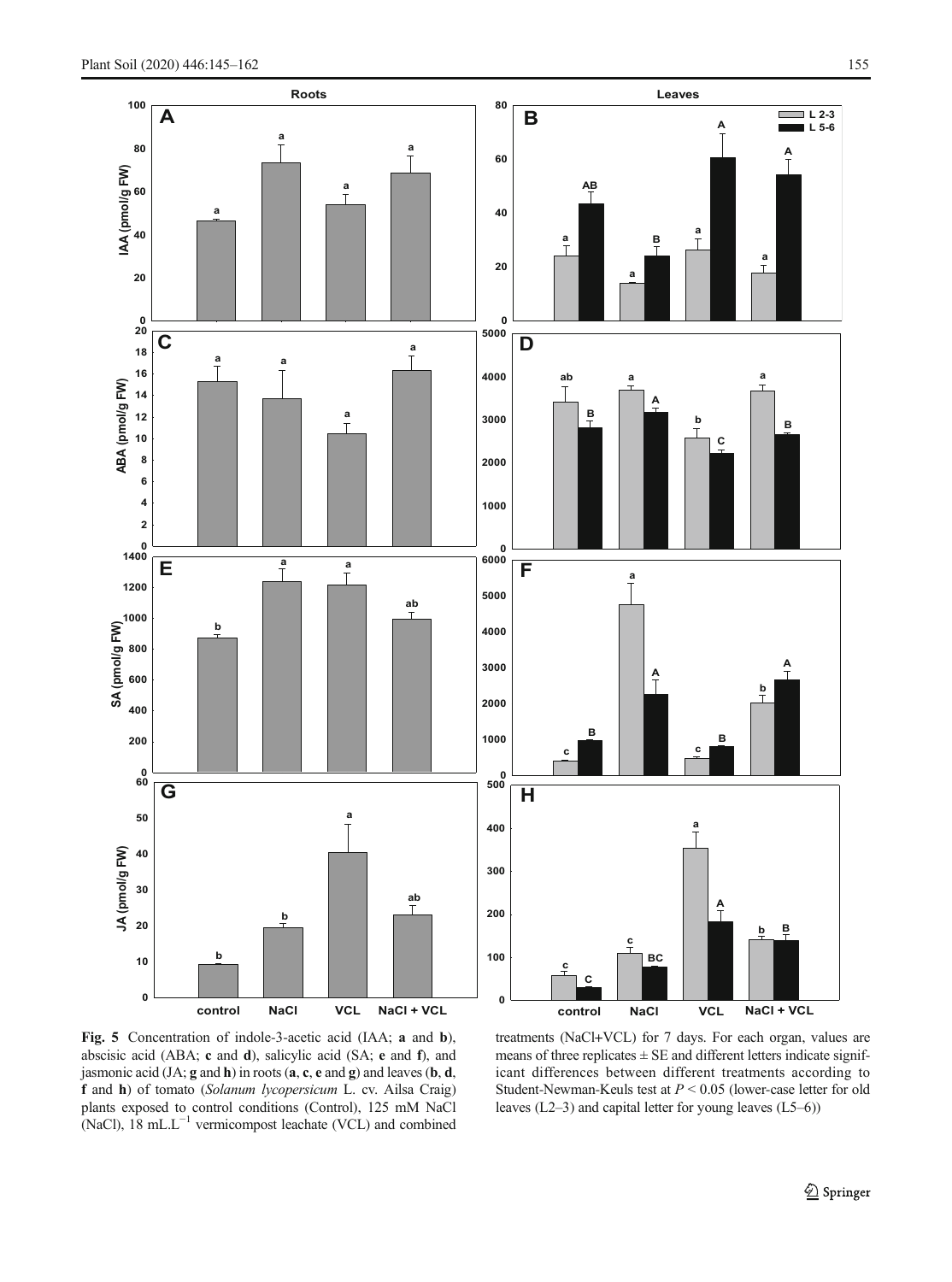<span id="page-11-0"></span>

Fig. 6 Concentration of putrescine (Put; a and b), spermidine (Spd; c and d) and spermine (Spm; e and f) in roots (a, c, e) and leaves (b, d, f) of tomato (Solanum lycopersicum L. cv. Ailsa Craig) plants exposed to control conditions (Control), 125 mM NaCl (NaCl), 18 mL.L<sup>-1</sup> vermicompost leachate (VCL) and combined treatments (NaCl+VCL) for 7 days. For each organ, values

are means of three replicates  $\pm$  SE and different letters indicate significant differences between different treatments according to Student-Newman-Keuls test at  $P < 0.05$  (lower-case letter for old leaves (L2–3) and capital letter for young leaves (L5–6))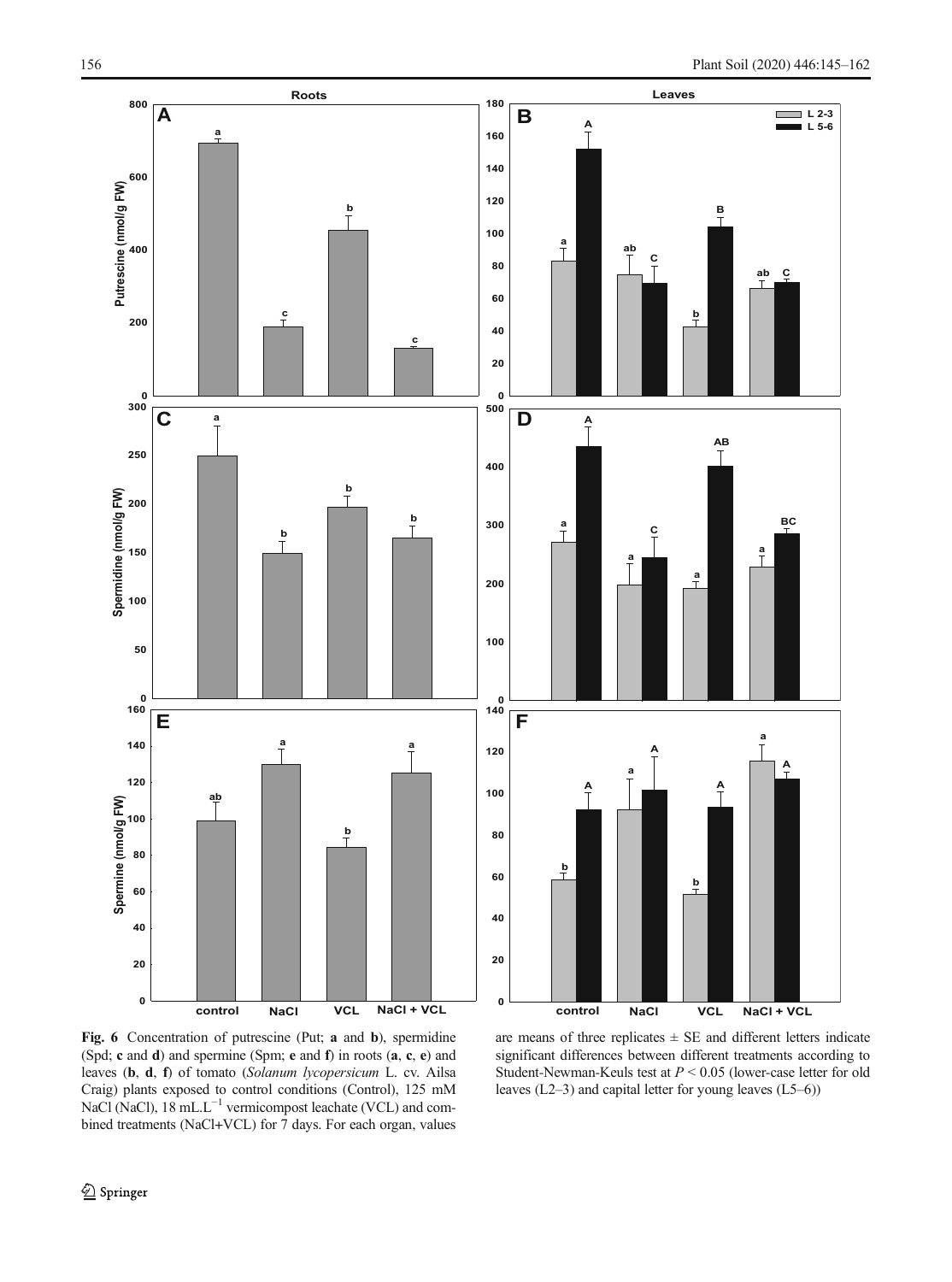induced increase of transZOG content in the roots and a strong decrease of iPR level in young leaves.

Other phytohormones - auxin IAA, ABA and SA were quantified in VCL at concentrations of 10.39 pmol.mL<sup>-1</sup>, 2.05 pmol.mL<sup>-1</sup> and 164 pmol.mL<sup>-1</sup>, respectively. JA was also present but at very low concentrations (0.06 pmol.mL<sup>-1</sup>).

Endogenous level of IAA remained constant in roots (Fig. [5a](#page-10-0)) and old leaves (Fig. [5b\)](#page-10-0). It was always lower in old than young leaves where IAA concentration was increased by VCL treatment. ABA also remained constant in the roots (Fig. [5c](#page-10-0)) and was slightly lower in young leaves than in old ones being the lowest in plants exposed to VCL in the absence of NaCl (Fig. [5d\)](#page-10-0). The root SA concentration significantly increased in NaCland in VCL-treated plants but remained similar to control in NaCl+VCL-treated plants (Fig. [5e](#page-10-0)). Leaf SA level remained low in plants maintained in the absence of NaCl (Fig. [5f\)](#page-10-0). Salinity increased SA content but VCL reduced SA accumulation in old leaves of NaCl-treated plants in contrast to young leaves. Vermicompost increased JA concentration in plants cultivated in the absence of NaCl in both roots and leaves (Fig. [5g and](#page-10-0) [h\)](#page-10-0) while NaCl reduced JA content in VCL-treated plants.

The complete phytohormone profiles of auxins, ABA-related compounds, jasmonates and phenolic acids (BzA, SA and phenylacetic acid [PAA]) are shown in Tables S3 to S8. A strong increase is demonstrated for contents of IAA amino acid conjugate, IAA-aspartate (IAA-Asp), in response to NaCl (Tables S3 and S4). The full profile of ABA-related metabolites revealed an increase in concentrations of ABA catabolite PA in response to NaCl in old but not in young leaves (Tables S5 and  $S_6$ ). The JA precursor  $cis$ -(+)-12-oxo-phytodienoic acid (cisOPDA) was found in high amounts in both roots and leaves and always exhibited the lowest values in VCL + NaCl-treated plants (Tables S7 and S8).

Putrescine (Put), spermidine (Spd) and spermine (Spm) were quantified in VCL at concentration of 8.83, 12.91 and 12.39 nmol.mL<sup>-1</sup>, respectively. VCL application reduced root Put content in the absence of NaCl (Fig. [6a\)](#page-11-0) and NaCl also decreased Put concentration. Concentration of Put was higher in young than in old leaves in plants that were not exposed to NaCl (Fig. [6b\)](#page-11-0). VCL decreased Put content in young and old leaves in the absence but not in the presence of NaCl. Salinity and VCL reduced the root Spd content (Fig. [6c\)](#page-11-0). The concentration of Spd remained constant in old leaves but

decreased in response to salinity in young ones (Fig. [6d\)](#page-11-0). Salinity increased Spm concentration in the roots (Fig. [6e](#page-11-0)) and in the old leaves (Fig. [6f](#page-11-0)) to a similar extent in the absence and the presence of VCL while Spm concentration remained unaffected by the treatment in young leaves.

The VCL contained high concentration of ACC (up to 197 pmol.mL $^{-1}$ ). The root ACC content decreased from 346 nmol.g<sup>-1</sup> FW in control to 213 nmol.g<sup>-1</sup> FW in salt-treated plants. VCL surprisingly induced an additional decrease of ACC content in NaCl-treated roots (119 pmol.g<sup>-1</sup> FW). At the leaf level (Table [3\)](#page-9-0), salinity increased ACC content in old leaves and to a lower extent in young ones. VCL significantly reduced ACC accumulation in salt-treated leaves. A similar pattern was observed for ethylene synthesis which was markedly reduced in young leaves of NaCl-treated plants (Table [3\)](#page-9-0).

#### **Discussion**

Vermicompost is commonly used as a tool in tomato production that improves plant growth and fruit yield and quality (Zaller [2007](#page-17-0); Gutiérrez-Miceli et al. [2007;](#page-16-0) Zucco et al. [2015](#page-17-0)). It also contributes to improve tomato resistance to biotic and abiotic stresses (Chinsamy et al. [2014](#page-15-0); Xiao et al. [2016;](#page-17-0) Benazzouk et al. [2018\)](#page-15-0). The present work reports positive effects of VCL on saltresistance in tomato in relation to an improvement of plant growth and an alleviation of salt-induced decrease in stomatal conductance and hastening of senescence processes (estimated on the basis of cell membrane permeability [RLR] and MDA content). It also demonstrates that NaCl induced a modification of hormonal profile in tomato roots and shoots as known from the literature (e.g. Ghanem et al. [2008;](#page-16-0) Žižková et al. [2015;](#page-17-0) Gharbi et al. [2017](#page-16-0)), but also that exogenous VCL modifies the phytohormone spectra when applied on plants. Moreover, the recorded modifications differed between non-stressed and NaCl-treated plants and varied depending on the considered organ. Phytohormones present in VCL may result from the biochemical degradation of organic matter by various microorganisms and the earthworm's gut acts as a natural bioreactor increasing microbial activities (Zhang et al. [2014](#page-17-0)). External biostimulants added to the nutrient solution as VCL may be absorbed by the plant and it is plausible that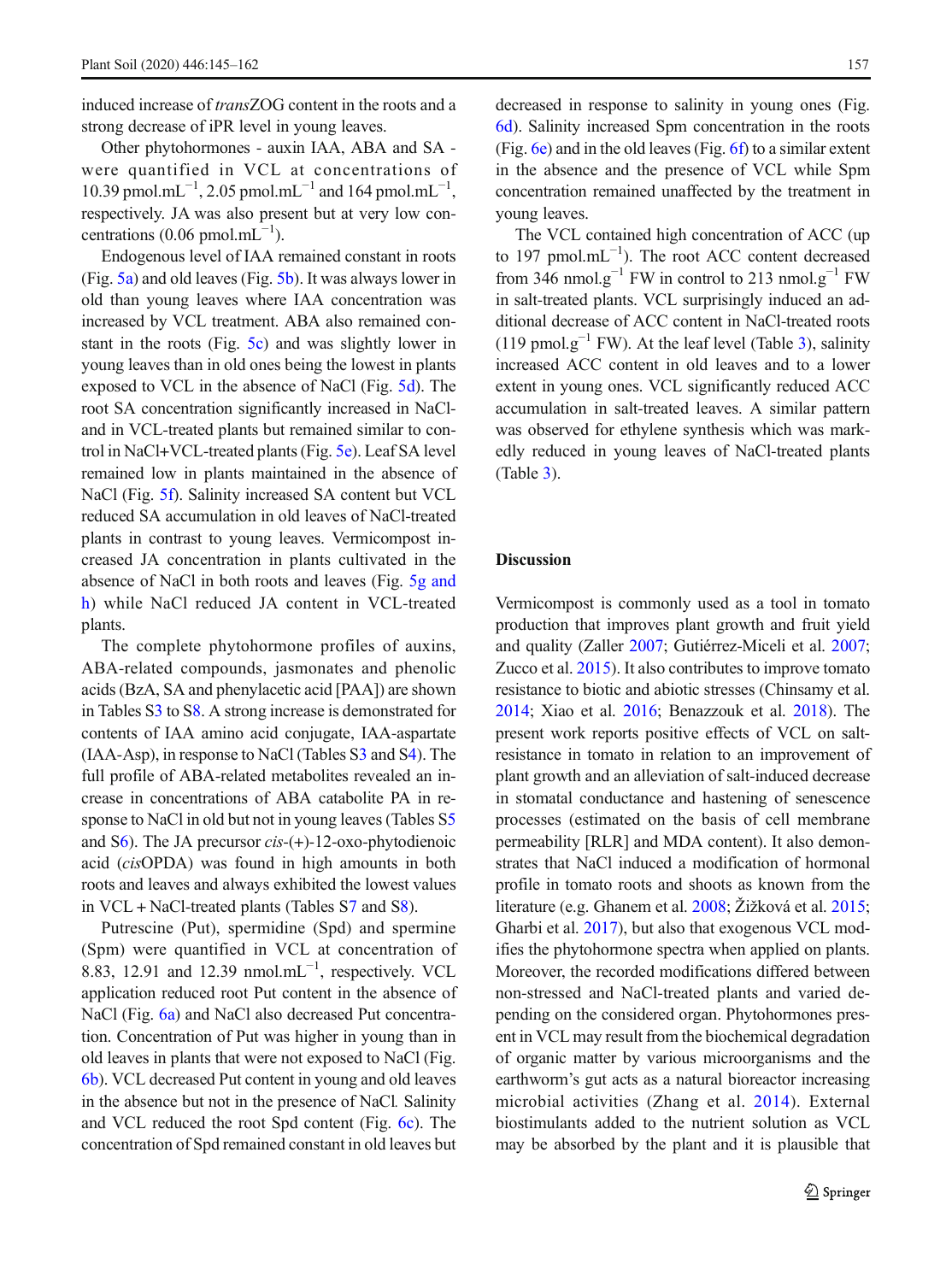NaCl has an impact on absorption and root-to-shoot translocation processes.

VCL reduced  $Na<sup>+</sup>$  accumulation in young but not in old leaves. Preferential  $Na<sup>+</sup>$  accumulation in old leaves and low accumulation in photosynthetically-active young ones has already been suggested as an efficient strategy of salt resistance at the whole plant level (Lutts et al. [1996](#page-16-0), [1999](#page-16-0)). It may be hypothesized that VCL modulated contrastingly the transpiration in organs of different ages, but this explanation is probably not valid in the present case since young leaves of VCL-treated plants exhibited a higher stomatal conductance than old ones (Table [1\)](#page-5-0). Moreover,  $Mg^{2+}$  exhibited a different behavior and was reduced in old leaves but not in young ones.

The fact that the VCL-induced decrease in leaf Na<sup>+</sup> corresponded to a slight increase in root  $Na<sup>+</sup>$  and to a decrease in xylem  $Na<sup>+</sup>$  concentration suggests that VCL may to some extent, control retrieval of  $Na<sup>+</sup>$  from the xylem which is an important component of salinity tolerance in glycophytes. Re-uptake of  $Na<sup>+</sup>$  from the xylem occurs through HKT transporters such as HKT1;1 localized at the plasma membrane of xylem parenchyma cells (Davenport et al. [2007](#page-15-0); Zhu et al.  $2017$ ) while loading of Na<sup>+</sup> into the xylem is mainly regulated by the SOS1 Na<sup>+</sup>/H<sup>+</sup> antiporter (Plett and Møller [2010](#page-16-0)). Our data lead us to hypothesize that VCL might differently affect these processes. Influence of phytohormones on Na<sup>+</sup> retrieval however remains poorly documented. ABA was shown to stimulate H+ extrusion into xylem and so could potentially enhance xylem loading via stimulation of Na<sup>+</sup>/H<sup>+</sup> antiporter (Plett and Møller [2010\)](#page-16-0). ABA was also found to induce the ABSCISIC ACID INSENSITIVE (ABI) 4 gene coding for a transcription factor which downregulate  $HKT1;1$ gene expression and increase  $Na<sup>+</sup>$  xylem content (Shkolnik-Inbar et al. [2013](#page-17-0)). ABA and auxin activate the expression of genes coding for vacuolar H<sup>+</sup>-inorganic pyrophosphatase and vacuolar H<sup>+</sup>-ATPase involved in vacuolar sequestration of toxic  $Na<sup>+</sup>$  (Fukuda and Tanaka [2006](#page-16-0)). In our case, however, ABA concentration in VCL was rather low (2.05 pmol.mL<sup>-1</sup>) while concentration of its catabolic products (dihydrophaseic and phaseic acids) were quite higher. Bulk ABA content in the roots remained unaffected by VCL and the precise role of ABA on Na<sup>+</sup> long distance transport thus require to also consider ABA distribution and sensitivities of ABA receptors. Beside ABA, sugars were also recently reported to regulate ABI4 (Zheng et al. [2019\)](#page-17-0) and we

showed an obvious increase of soluble sugar accumulation in roots of salt-treated tomato cultivated in the presence of VCL (Benazzouk et al. [2018](#page-15-0)).

Salinity induced a higher accumulation of proline in young leaves that in old ones and this tendency was reinforced by VCL application despite the recorded decrease in  $Na<sup>+</sup>$  in young organs. This indicates that proline distribution did not correlate with  $Na<sup>+</sup>$  distribution and does not support the classical view of cytosolic proline accumulating to osmotically equilibrate Na<sup>+</sup> vacuolar sequestration. Similary, Shkolnik-Inbar et al. [\(2013\)](#page-17-0) reported that salt-treated Arabidopsis abi4 mutant accumulated higher amounts of proline despite an important decrease in  $Na<sup>+</sup>$  content. The fact that proline was not detected in VCL and that exogenous VCL did not induce proline accumulation in the absence of NaCl suggests that proline synthesis is an active process triggered by VCL in salt-treated plants only. Beside its role in osmotic adjustment, proline may assume a wide range of protective functions in salt-treated plants including free radical scavenging and protection of intracellular structures (see Kaur and Asthir [2015](#page-16-0) for review). Proline accumulation was observed in the leaves and not in the roots of VCL-treated plants. Similarly, MDA decreased in the leaves but not in the roots in VCL + NaCl-treated plants comparatively to NaCl-treated ones and an obvious decrease for RLR also suggests that VCL-induced proline accumulation may afford protection against NaCl-induced oxidative stress.

Phenolic compounds are also involved in the management of oxidative stress. Aremu et al. [\(2015](#page-15-0)) identified major phenolic compounds such as protocatechic, p-hydroxybenzoic, p-coumaric and ferulic acid in VCL obtained from garden wastes. In our case, however, VCL slightly reduced total phenolics in NaCl-treated plants. Anthocyanins are known to assume important roles in salt-stressed plants, not only as antioxidants but also as modulators of nitrogen metabolism (Truong et al. [2018](#page-17-0)). Although anthocyanins were detected in VCL, the high level of dilution of VCL in nutrient solution could not explain VCL-induced anthocyanins accumulation in NaCl-treated young leaves. Two hormonal phenolic compounds, SA and BzA, were found at high concentrations in VCL where they constituted more than 80% of the total phytohormone pool. Exogenous SA was shown to improve salt resistance in tomato (Manaa et al. [2014](#page-16-0); Mimouni et al. [2016\)](#page-16-0) and concomitant application of NaCl and SA improved osmotic adjustment without any impact on ethylene synthesis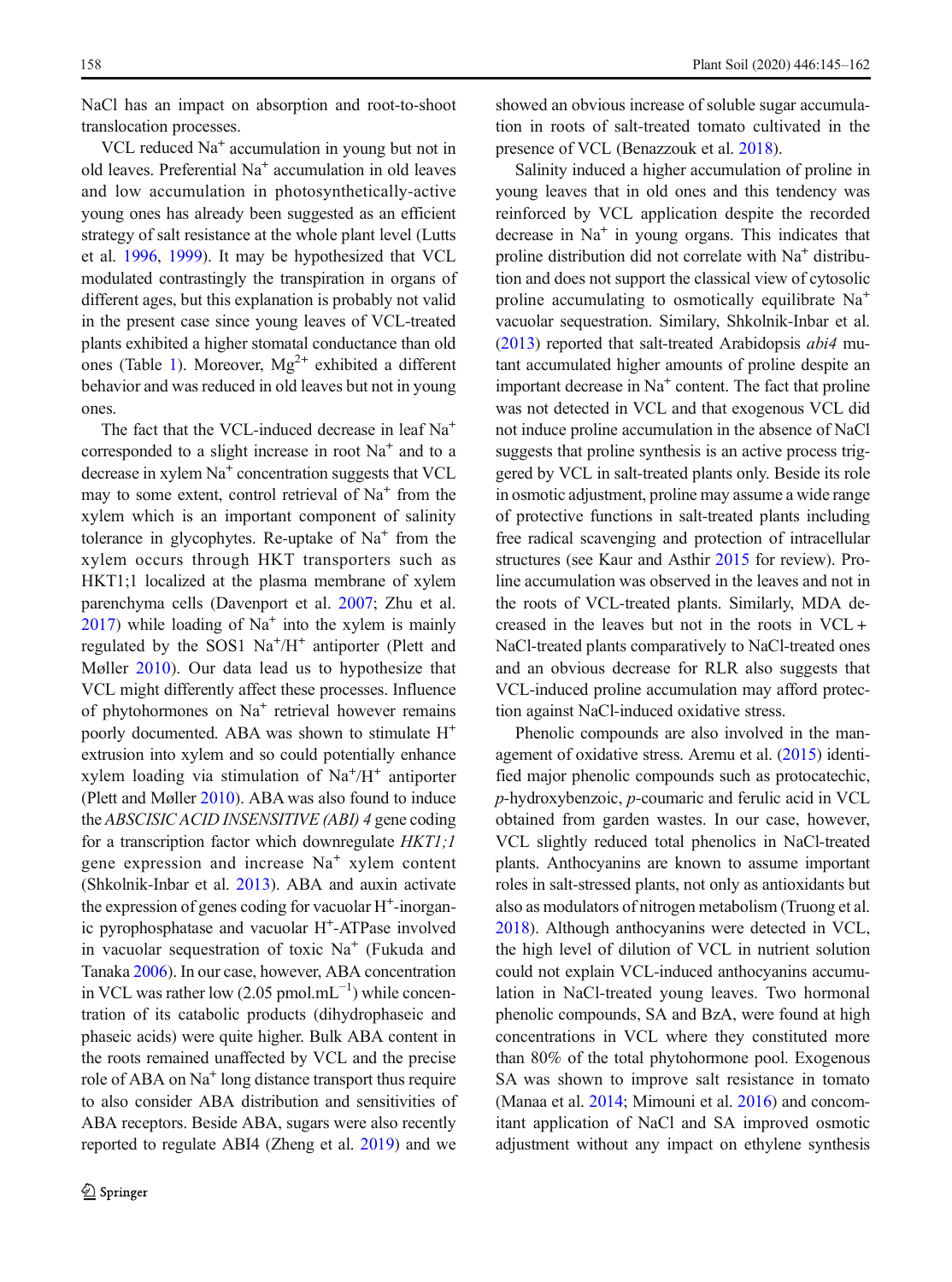in stressed tomatoes (Gharbi et al. [2016](#page-16-0)). We found here an opposite trend: exogenous VCL did not lead to leaf osmotic adjustment (Table [1\)](#page-5-0) but reduced ethylene synthesis in NaCl-treated plants (Table [3](#page-9-0)). This suggests that the positive impact of VCL could not be ascribed to exposure to exogenous SA, even if the studies using SA addition to nutrient solution commonly used higher SA concentration (frequently in the μM range) than SA concentration recorded in VCL. The precursor of SA, BzA was also present in VCL. High doses of BzA have been reported to exhibit toxic effects to S. lycopersicum: it could not thus be excluded that plants limited its absorption and IAA was recently demonstrated to play a key role in this respect (Singh [2015\)](#page-17-0).

A stimulatory impact of VCL on root growth has already been attributed to an auxin effect of humic substances (Canellas et al. [2002;](#page-15-0) Trevisan et al. [2010\)](#page-17-0). The VCL used in the present study contains up to 700 mg. $L^{-1}$  humic acids (Chaichi [2018](#page-15-0); Benazzouk, unpublished results). Canellas et al. ([2002](#page-15-0)) demonstrated that humic acids may enhance root growth and stimulate H+ -ATPase activity in maize. Humic substances consist in supramolecular association of heeterogenous molecules held together by hydrophobic interactions. Nevertheless, compounds with the lowest molecular size may flow into the apoplast and reach the plasma membrane where they can have a biochemical impact on the electrochemical gradients conditioning mineral nutrition. Trevisan et al. ([2010](#page-17-0)) also demonstrated that humic substances may activate the expression of auxinresponsive genes. IAA may be clustered within the humic acid supramolecular arrangement (Canellas et al. [2002](#page-15-0); Nardi et al. [2002\)](#page-16-0). In our VCL sample, IAA concentration (10 pmol.mL $^{-1}$ ) was higher than values reported elsewhere (Aremu et al. [2015;](#page-15-0) Zhang et al. [2015\)](#page-17-0). However, VCL did not stimulate root growth under our experimental conditions in the absence of NaCl and its positive effect on root-growth in NaCl-treated plants was not associated with an increase in IAA, which suggests that auxin was not directly involved in plant response to VCL.

Humic substances may also exhibit a CK-like activity (Nardi et al. [2002](#page-16-0)). Pizzeghello et al. [\(2013\)](#page-16-0) reported high levels of iPR in humic fractions extracted from earthworm faeces and the iPR concentration detected in our VCL material was even higher (Table S1). Exogenous treatment with VCL increased iPR concentrations in the young leaves of unstressed plants (Table S2). On the other hand, transZ that is considered as one of the most active CKs produced in plants, was not detected in VCL in this study, as reported by Zhang et al. [\(2015\)](#page-17-0) for vermicompost produced from fruit peel and water jacinth. It has to be noticed that other transZ-type derivatives, transZOG and transZROG, were detected at high concentrations in VCL in our work. The iP content reported by Zhang et al. [\(2014](#page-17-0)) for vermicompost tea was higher than in our VCL samples. At the whole plant level, the impact of NaCl on one hand, and VCL on the other, was completely different depending on the considered organ. Exogenous VCL increased contents of DHZ-type CKs in old leaves and iP-types in young ones but both effects were suppressed by the additional presence of NaCl. Salt stress drastically reduced CK concentration in young leaves, which remains puzzling considering the impact of CKs, and especially transZ, as antisenescing agent in NaCl-treated tomato leaves (Albacete et al. [2009;](#page-15-0) Ghanem et al. [2008,](#page-16-0) [2011\)](#page-16-0). CKs of cisZ-types represented a major fraction detected in young leaves of NaCl-treated plants and increased as a consequence of VCL treatment, despite the fact that transZ and cisZ-type CKs concentrations in VCL were in the same range (Table S1). Although cisZ-type CKs are receiving more attention than in the past with assumed regulatory roles in plants under growth-limiting conditions (Gajdošová et al. [2011](#page-16-0)) and positive functions in pathogen and herbivore resistance (Schäfer et al. [2015\)](#page-17-0), additional work is required to precisely assess the physiological significance of VCL-induced increase in contents of cisZ-types in young leaves of NaCl-treated plants.

Jasmonates which were present at extremely low concentrations (2500 times lower than SA and 7000 times lower than BzA) in VCL. Endogenous jasmonates strongly increased in root and leaves of plants exposed to exogenous VCL, which could hardly be explained by absorption of exogenous JA but rather by a VCLinduced stimulation in jasmonate endogenous biosynthesis. Salinity reduced accumulation of jasmonates in VCL-treated plants but it still remained slightly higher than in plants exposed to salinity in the absence of VCL. Jasmonates are now postulated to improve salinity resistance and to positively influence net photosynthesis and plasma membrane stability, including in halophyte plant species (Yuan et al. [2019](#page-17-0)). In contrast, ACC content was high in VCL (almost 200 pmol.mL−<sup>1</sup> ) but it did not lead to ethylene overproduction: endogenous ACC concentration itself was not increased in leaves of plants exposed to VCL and was even strongly reduced in NaCl+VCL-treated leaves comparatively to NaClexposed ones.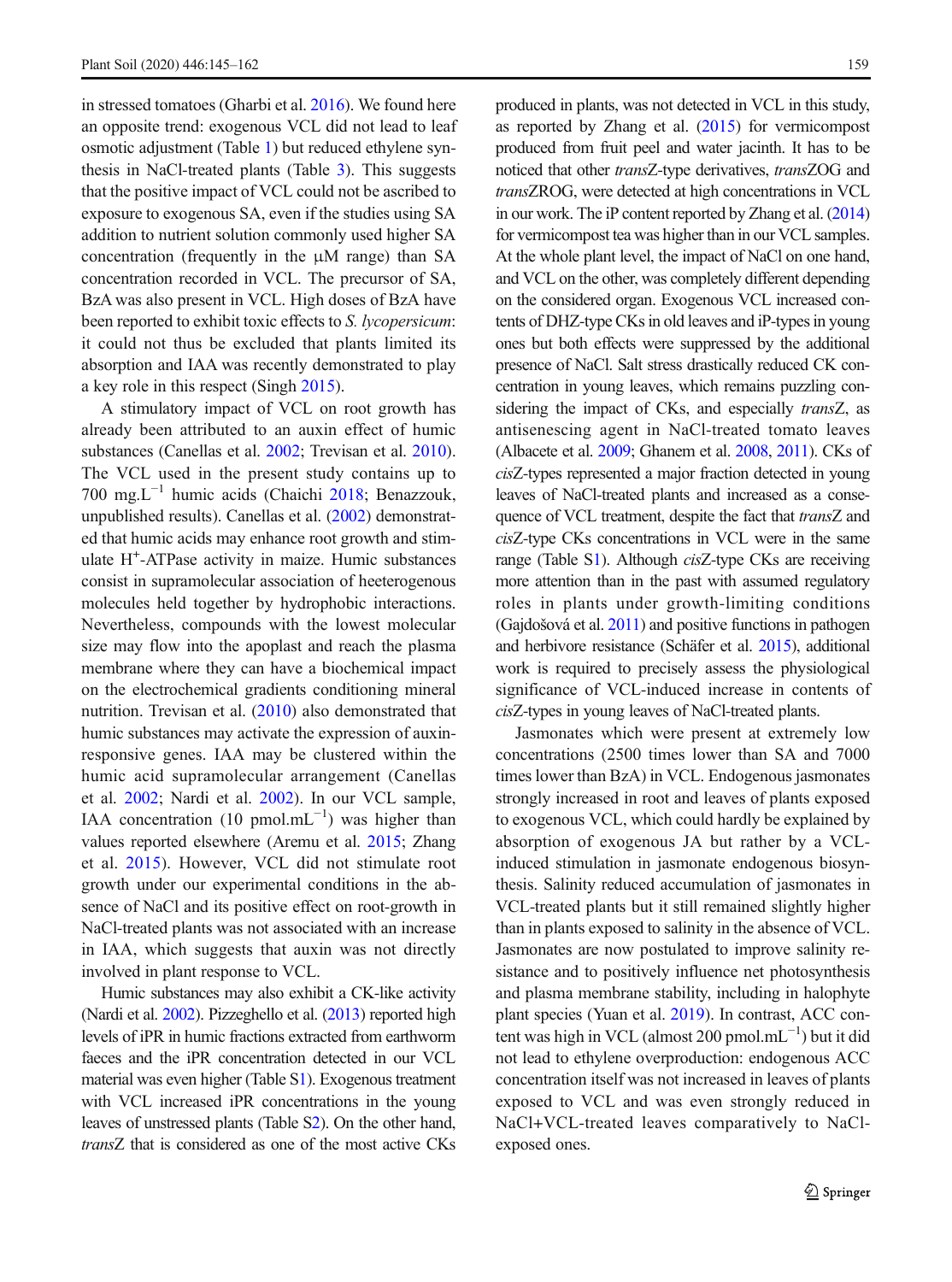<span id="page-15-0"></span>Polyamines and ethylene share a common precursor (S-adenosylmethionine) and a VCL-induced modification in ethylene synthesis was therefore expected to impact polyamines status, especially considering that VCL itself contains consistent amounts of these compounds. The quantitative impact of VCL on endogenous polyamines titers nevertheless remained limited. In the presence of NaCl, exogenous VCL did not significantly modify the root and leaf contents of Put, Spd or Spm and VCL even reduced root and leaves Put concentrations in the absence of NaCl. Gharbi et al. [\(2016\)](#page-16-0) reported that the salt-tolerant wild relative Solanum chilense had a distinct polyamines profile comparatively to the glycophyte S. lycopersicum and polyamines (especially Spd and Spm) played a major role in both plant development and protection against abiotic stresses (Quinet et al. [2014](#page-16-0); Gharbi et al. [2016](#page-16-0)). The present study, however, suggests that they do not constitute an important target for VCL-induced improvement of salinity resistance in tomato.

Taken together, these data demonstrate a positive impact of VCL on salinity resistance in tomato Solanum lycopersicum in relation to an improved regulation of mineral nutrition possibly linked to Na<sup>+</sup> retrieval from the xylem, maintenance of stomatal conductance without significant decrease in water content, and delay of the salt-induced senescence processes. VCL contains a wide range of phytohormonal compounds and modifies the endogenous hormonal status of stressed organs. Most of the hormonal effects of VCL appeared however linked to a VCL-induced modification of endogenous biosynthesis rather than to a simple absorption from external VCL.

Acknowledgements The authors are grateful to Marie-Eve Renard, Brigitte Vanpee and Marie Korecka for invaluable technical support. This research was supported by the Czech Science Foundation (grant No. 19-12262S) and by the Ministry of Education, Youth and Sports of CR from European Regional Development Fund-Project "Centre for Experimental Plant Biology" (No. CZ.02.1.01/0.0/0.0/16\_019/0000738).

## References

Alam MZ, Braun G, Norrie J, Hodges DM (2013) Effect of Ascophyllum extract application on plant growth, fruit yield and soil microbial communities of strawberry. Can J Plant Sci 93:23–36

- Albacete A, Martinez-Andujar C, Ghanem M, Acosta M, Sanchez-Bravo J, Asins MJ, Cuartero J, Lutts S, Dodd IC, Pérez-Alfocea F (2009) Rootstock-mediated changes in xylem ionic and hormonal status are correlated with delayed leaf senescence and increased leaf area and crop productivity in salinized tomato. Plant Cell Environ 32:928–9238
- Aremu AO, Masondo NA, Van Staden J (2014) Physiological and phytochemical responses of three nutrient-stressed bulbous plants subjected to vermicompost leachate treatment. Acta Physiol Plant 36:721–731
- Aremu AO, Stirk WA, Kulkarni MG, Tarkowská D, Turečková V, Gruz J, Bílba O, Novák O, Stirk WA, Doležal K (2015) Evidence of phytohormones and phenolic acids variability in garden-waste-derived vermicompost leachate, a wellknown plant growth stimulant. Plant Growth Regul 75: 483–492
- Bates LS, Waldren RP, Teare ID (1973) Rapid determination of free proline for water-stress studies. Plant Soil 39:205–207
- Benazzouk S, Djazouli ZE, Lutts S (2018) Assessment of the preventive effect of vermicompost on salinity resistance in tomato (Solanum lycopersicum cv. Ailsa Craig). Acta Physiol Plant 40:121
- Bui EN (2013) Soil salinity: a neglected factor in plant ecology and biogeography. J Arid Environ 92:14–25
- Calvo P, Nelson L, Kloepper JW (2014) Agricultural uses of plant biostimulants. Plant Soil 383:3–41
- Canellas LP, Olivares FL, Okorokova-Façanha AL, Façanha AR (2002) Humic acids isolated from earthworm compost enhance root elongation, lateral root emergence, and plasma membrane H+ -ATPase activity in maize roots. Plant Physiol 130:1951–1957
- Chaichi W (2018) Effets des Biofertilisants sur la Bio-fourniture et la Correction du Stress. PhD Thesis. Université de Blida 1, Algeria, 324 p
- Chinsamy M, Kulkarni MG, Van Staden J (2013) Garden-wastevermicompost leachate alleviates salinity stress in tomato seedlings by mobilizing salt tolerance mechanisms. Plant Growth Regul 71:41–47
- Chinsamy M, Kulkarni MG, Van Staden J (2014) Vermicompost leachate reduces temperature and water stress effects in tomato seedlings. HortScience 49:1183–1187
- Chmielowska-Bak J, Lefèvre I, Lutts S, Deckert J (2013) Short term signaling responses in roots of young soybean seedlings exposed to cadmium stress. J Plant Physiol 170:1585–1594
- Ciura J, Kruk F (2018) Phytohormones as targets for improving plant productivity and stress tolerance. J Plant Physiol 229: 32–40
- Cristescu SM, De Martinis D, Te Lintel HS, Parker DH, Harren FJM (2002) Ethylene production by Botrytis cinerea in vitro and in tomatoes. Appl Environ Microbiol 68:5342–5350
- Davenport RJ, Muñoz-Mayor A, Jha D, Essah PA, Rus A, Tester M (2007) The Na<sup>+</sup> transporter AtHKT1:1 controls retrieval of Na+ from the xylem in Arabidopsis. Plant Cell Environ 30: 497–507
- Dewanto V, Wu X, Adom KK, Liu RH (2002) Thermal processing enhances the nutritional value of tomatoes by increasing total antioxidant activity. J Agric Food Chem 50:3010–3014
- Dhindsa RS, Matowe W (1981) Drought tolerance in two mosses: correlated with enzymatic defense against lipid peroxidation. J Exp Bot 32:79–91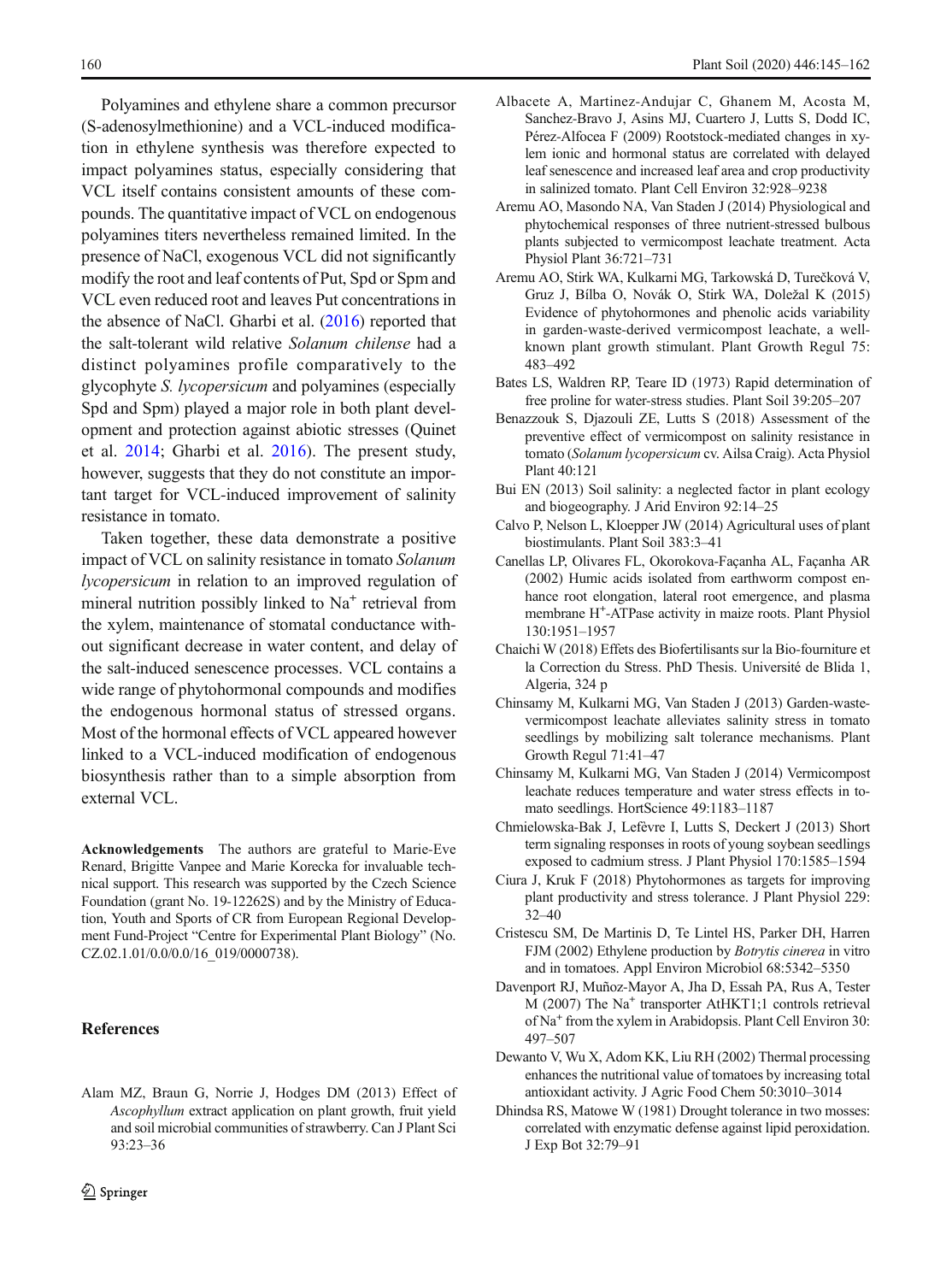- <span id="page-16-0"></span>Djilianov DL, Dobrev PI, Moyankova DP, Vankova R, Georgieva DT, Gadjošová S, Motyka V (2013) Dynamics of endogenous phytohormones during desiccation and recovery of the resurrection, plant species Haberlea rhodopensis. J Plant Growth Regul 32:564–574
- Dobrev P, Kaminek M (2002) Fast and efficient separation of cytokinins from auxin and abscisic acid and their purification using mixed-mode solid phase extraction. J Chrom A 950: 21–29
- Dobrev PI, Vankova R (2012) Quantification of abscisic acid, cytokinin, and auxin content in salt-stressed plant tissues. In plant salt tolerance: methods and protocols, methods in molecular biology. Vol. 913, springer science + business media, eds. Shabala S., and Ann Cuin T; 17; 251-261
- Du Jardin P (2015) Plant biostimulants: definition, concept, main categories and regulation. Sci Hort 196:3–14
- Fita A, Rodriguez-Burruezo A, Boscaiu M, Prohens J, Vicente O (2015) Breeding and domesticated crops adapted to drought and salinity : a new paradigm for increasing food production. Front Plant Sci 6:978
- Fukuda A, Tanaka Y (2006) Effects of ABA, auxin, and gibberellin on the expression of genes for vacuolar H<sup>+</sup>-inorganic pyrophosphatase, H<sup>+</sup>-ATPase subunit A, and Na<sup>+</sup>/H<sup>+</sup> antiporter in barley. Plant Physiol Biochem 44:351–358
- Gajdošová S, Spíchal L, Kamínek M, Hoyerová K, Novák O, Dobrev PI, Galuszka P, Klíma P, Gaudinová A, Žižková E, Hanuš J, Dančák M, Trávníček B, Pešek B, Krupička M, Vaňková R, Strnad M, Motyka V (2011) Distribution, biological activities, metabolism, and the conceivable function of cis-zeatin-type cytokinins in plants. J Exp Bot 62:2827– 2840
- Ghanem ME, Albacete A, Martinez-Andujar C, Acosta M, Romero-Aranda R, Dodd IC, Lutts S, Pérez-Alfocea F (2008) Hormonal changes during salinity-induced leaf senescence in tomato (Solanum lycopersicum L.). J Exp Bot 59: 3039–3050
- Ghanem ME, Albacete A, Smigocki AC, Frebort I, Pospisilova H, Martinez-Andujar C, Acosta M, Sanchez-Bravo J, Lutts S, Dodd IC, Pérez-Alfocea F (2011) Root-synthesized cytokinins improve shoot growth and fruit yield in salinized tomato (Solanum lycopersicum L.) plants. J Exp Bot 62:124–140
- Gharbi E, Martínez JP, Benahmed H, Fauconnier ML, Lutts S, Quinet M (2016) Salicylic acid differently impacts ethylene and polyamine synthesis in the glycophyte Solanum lycopersicum and the wild-related halophyte Solanum chilense exposed to mild salt stress. Physiol Plant 158:152– 167
- Gharbi E, Martínez JP, Benahmed H, Hichri I, Dobrev PI, Motyka V, Quinet M, Lutts S (2017) Phytohormone profiling in relation to osmotic adjustment in NaCl-treated plants of the halophyte tomato wild relative species Solanum chilense comparatively to the cultivated glycophyte Solanum lycopersicum. Plant Sci 258:77–89
- Gharbi E, Lutts S, Dailly H, Quinet M (2018) Before or during the stress? Comparison between the impacts of two different modes of salicylic acid application on tomato (Solanum lycopersicum) responses to salinity. Plant Signal Behav 13(5):e1469361
- Gurmani AR, Bano A, Ullah N, Khan H, Jahangir M, Flowers TJ (2013) Exogenous abscisic acid (ABA) and silicon (Si) promote salinity tolerance by reducing sodium (Na<sup>+</sup>) transport

and bypass flow in rice (Oryza sativa indica). Aust J Crop Sci 7:1219–1226

- Gutiérrez-Miceli FA, Santiago-Borraz J, Montes Molina JA, Nafate CC, Abud-Archila M, Oliva Llaven MA, Rincón-Rosales R, Dendooven L (2007) Vermicompost as a soil supplement to improve growth, yield and fruit quality of tomato (Lycoperscum esculentum). Bioresour Technol 98: 2781–2786
- Hernandez OL, Calderín A, Huelva R, Martínez-Balmori D, Guridi F, Aguiar NO, Olivares LP, Canellas LP (2015) Humic substances from vermicompost enhance urban lettuce production. Agron Sust Dev 35:225–232
- Kaminek M, Brezinova A, Gaudinova A, Motyka V, Vankova R, Zazimalova E (2000) Purine cytokinins: a proposal of abbreviations. Plant Growth Regul 32:253–256
- Kaur G, Asthir B (2015) Proline: a key player in plant abiotic stress tolerance. Biol Plant 59:609–619
- Khan MN, Siddiqui MH, Mohammad F, Naeem M, Khan MMA (2010) Calcium chloride and gibberellic acid protect linseed (Linum usitatissimum L.) from NaCl stress by inducing antioxidative defence system and osmoprotectant accumulation. Acta Physiol Plant 32:121
- Lutts S, Kinet JM, Bouharmont J (1996) NaCl-induced senescence in leaves of rice (Oryza sativa L.) cultivars differing in salinity resistance. Ann Bot 78:389–398
- Lutts S, Bouharmont J, Kinet JM (1999) Physiological characterization of salt-resistant rice somaclones. Aust J Bot 47:835– 849
- Manaa A, Gharbi E, Mimouni H, Wasti S, Aschi-Smiti S, Lutts S, Ahmed HB (2014) Simultaneous application of salicylic acid and calcium improves salt tolerance in two contrasting tomato (Solanum lycopersicum) cultivars. South Afr J Bot 95:32– 39
- Mancinelli AL (1984) Red-far red reversibility of anthocyanin synthesis in dark-grown and light-pretreated seedlings. Plant Physiol 76:281–283
- Mimouni H, Wasti S, Manaa A, Gharbi E, Chalh A, Vandoorne B, Lutts S, Ahmed HB (2016) Does salicylic acid (SA) improve tolerance to salt stress in plants? A study of SA effects on tomato plant growth, water dynamics, photosynthesis, and biochemical parameters. Omics 20:180–190
- Nardi S, Pizzeghello D, Muscolo A, Vianello A (2002) Physiological effects of humic substances on higher plants. Soil Biol Biochem 34:1527–1536
- Pizzeghello D, Francioso O, Ertani A, Muscolo A, Nardi S (2013) Isopentenyladenosine and cytokinin-like activity of different humic substances. J Geochem Expl 129:70–75
- Plett DC, Møller IS (2010) Na<sup>+</sup> transport in glycophytic plants: what we know and would like to know. Plant Cell Environ 33:612–626
- Quinet M, Bataille G, Dobrev PI, Capel C, Gómez P, Capel J, Lutts S, Motyka V, Angosto T, Lozano R (2014) Transcriptional and hormonal regulation of petal and stamen development by STAMENLESS, the tomato (Solanum lycopersicum L.) orthologue to the B-class APETALA3 gene. J Exp Bot 65: 2243–2256
- Rady MM, Mohamed GF (2015) Modulation of salt stress effects on the growth, physio-chemical attributes and yields of Phaseolus vulgaris L. plants by the combined application of salicylic acid and Moringa oleifera leaf extract. Scientia Hort 193:105–113